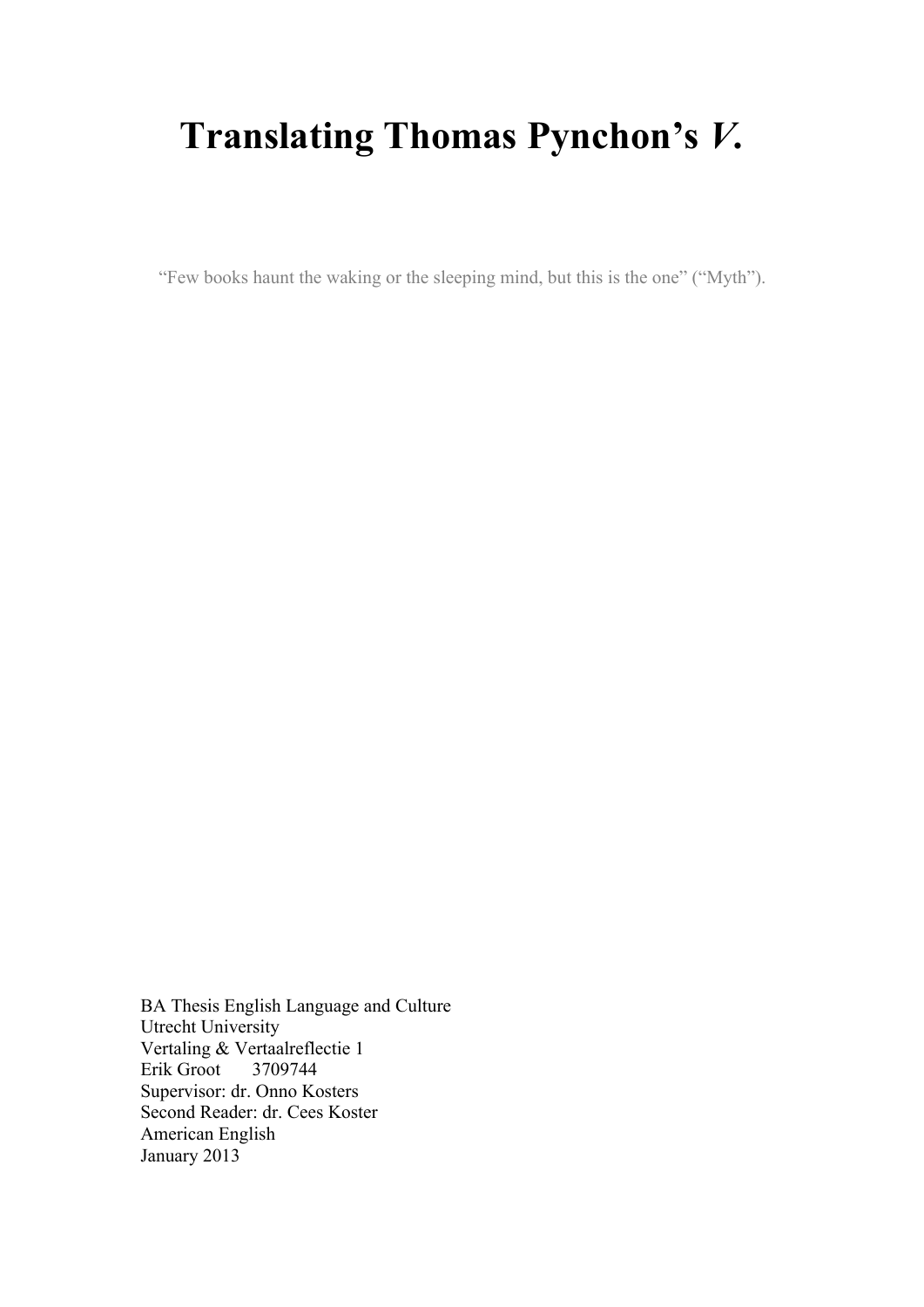## **Table of Contents**

| Introduction                                  | 3  |
|-----------------------------------------------|----|
| Biography                                     | 3  |
| About $V$                                     | 5  |
| Translating $V$                               | 6  |
| Pragmatic<br>$\qquad \qquad \blacksquare$     | 7  |
| Cultural                                      | 9  |
| Linguistic<br>$\blacksquare$                  | 12 |
| Text-specific<br>$\qquad \qquad \blacksquare$ | 13 |
| Conclusion                                    | 14 |
| Works Cited                                   | 16 |
| Appendix A: Translation                       | 17 |
| Appendix B: Source Text                       | 31 |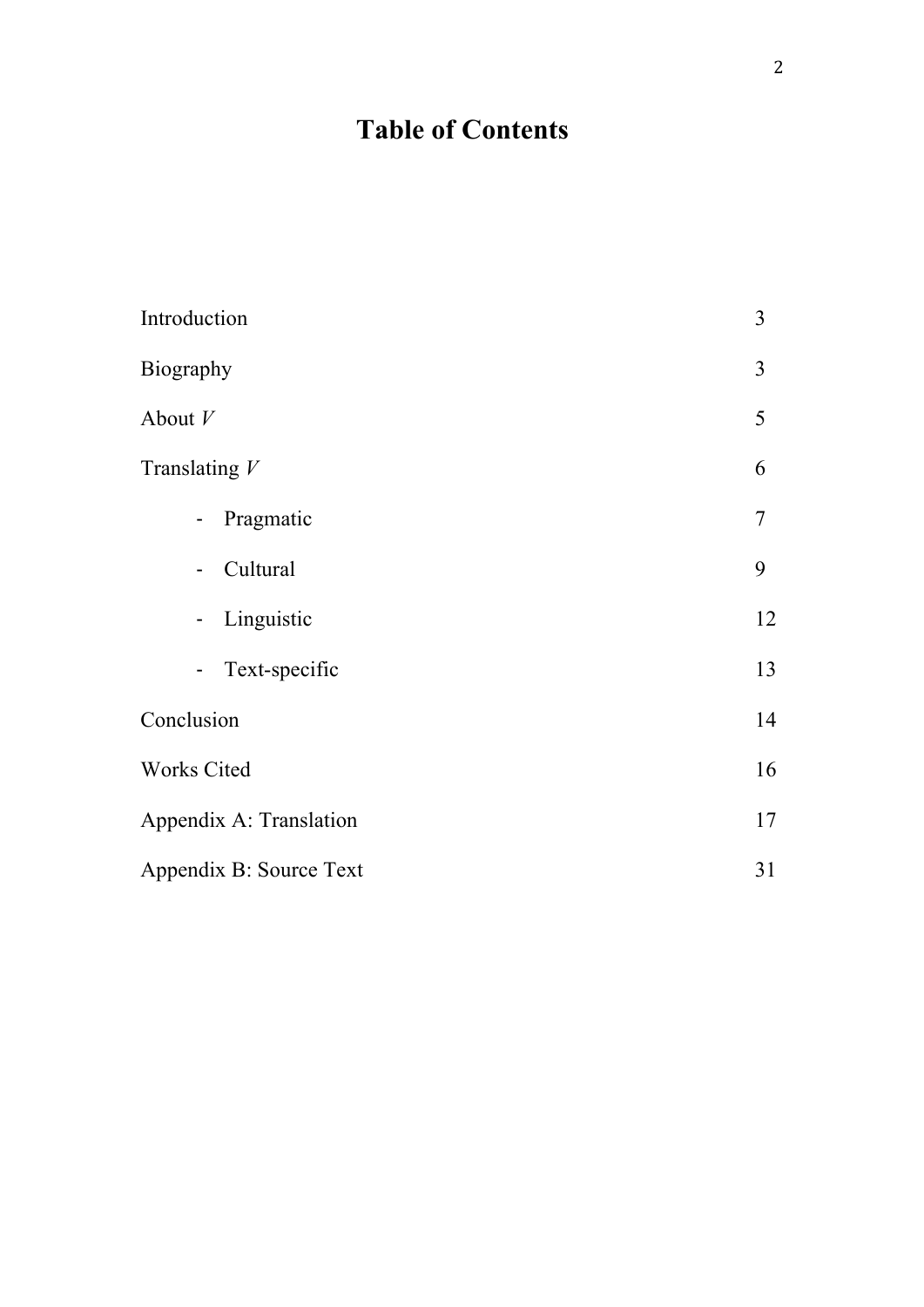#### **Introduction**

When *V*, Thomas Pynchon's debut novel, was published in 1963, it was nominated for the National Book Award and won the William Faulkner Foundation Award. This critically acclaimed book went on to be the subject of hundreds of literary analyses, discussing the complex and dense style of Pynchon his writing. Every novel Pynchon has written after *V* has been translated into Dutch. *V*, however, seems to have been left out, despite its status. The question remains why a translation of *V* in Dutch was never realized, despite the numerous essays on this novel, as well as the many essays on the author himself.

This thesis will begin by giving a short biographical sketch of Thomas Pynchon and a brief summary of the novel. Next, the most prominent problems in translating this novel will be discussed in a translation oriented text analysis of *V*, followed by an annotated translation of the first 3000 words of the novel.

## **Biography**

Thomas Ruggles Pynchon, Jr. was born in Glen Cove, New York on May 8, 1937. He grew up in a middle class family in the Suburbs of Long Island. After graduating as class salutatorian he enrolled in Cornwall University to study Engineering physics but dropped out in his second year to serve two years in the United States Navy were he was assigned to the Sixth Fleet that patrols the Mediterranean. After these two years he went back to school, but instead of continuing his study in engineering physics he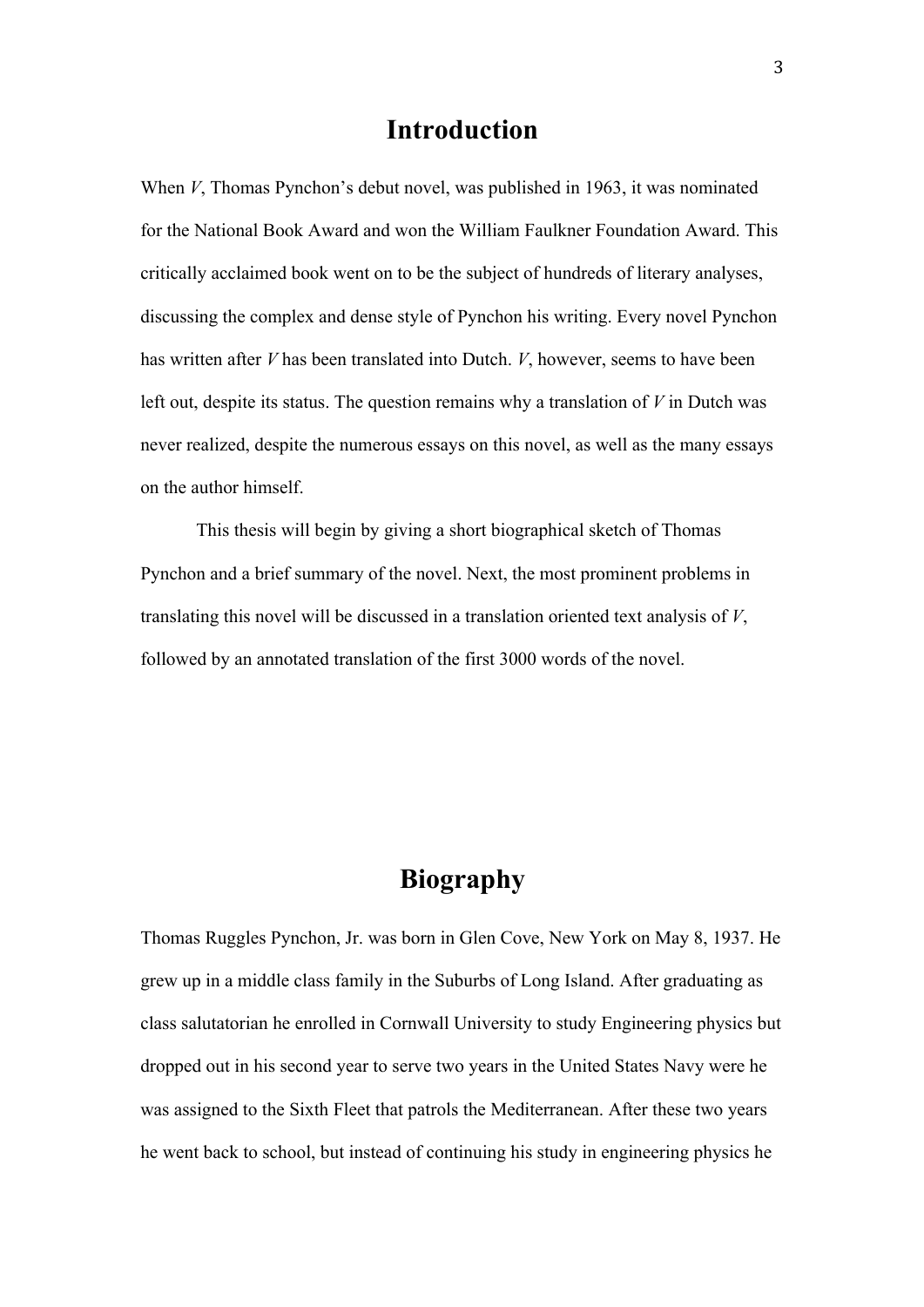pursued a degree in English at Cornwall University, where he graduated in 1958. Thomas Pynchon likes to keep himself away from the public, which led to "only a few published pictures of him and many rumors about his identity and location" (Thomas). Most of these pictures date back to his time in college and the United States Navy. As Andrew Dixon puts it: "Everything about Pynchon and his texts is a 'wild hypothesis', a rumor, passed on third hand, from a friend of a friend who knew a guy. Rumors about Pynchon represent a mini-industry within Pynchon studies and fandom (39)."

Pynchon is often seen as a postmodern author. Postmodernism, as described by Meyer Abrams, is "not only a continuation of, sometimes carried to an extreme, the countertraditional experiments of modernism, but also diverse attempts to break away from modernist forms, which had, inevitably, in their turn become conventional [.]"(203). Where modernism focused on ways to reinvent subjects, concepts, form and style, postmodernism goes further than that and experiments with yet new and more complex ways to achieve that. In his article, "Pynchon's Postmodern Sublime", Redfield describes the effect that this has on the readers: "If Pynchon's characters, not to mention his readers, often find it impossible to distinguish between overdetermination and randomness, the patterned and the patternless, the intended and the accidental, than it follows that at no point should language be more painstakingly honed than when it is used to invoke the proximity of semiotic chaos (155)". Pynchon is also often called a Mathematician of language, and not without reason (Sissman 138). *V* might seem to be semiotic chaos to anyone who reads it for the first time, but the reader first has to make sense of the many sub-plots, the different styles, complex themes and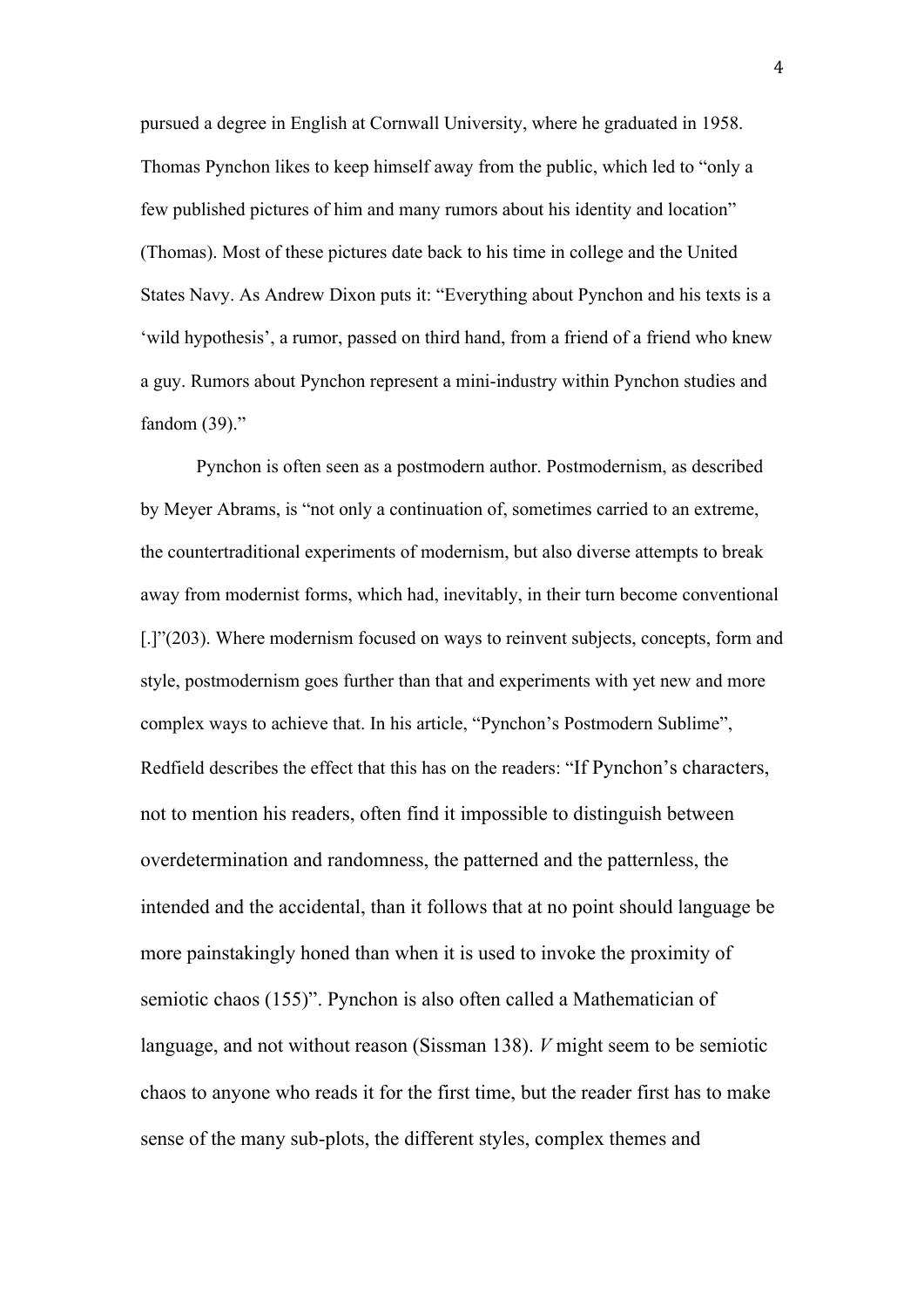complicated structures that Pynchon uses in his novels before he can fully understand it.

#### **About** *V*

*V* consists of two different storylines that, as the book progresses, intertwine. The chapters revolve around two characters, Benny profane, a discharged U.S. Navy sailor, and Herbert Stencil, who is obsessed with finding the mysterious entity only known by him as V. Chapters alternate between these two characters until they start to converge towards the end of the book. Herbert Stencil is an aging traveler who devotes his life to nothing more than finding V. This quest began when he read one of his father's journals: "Florence, April, 1899 [...] There is more behind and inside V. than any of us had suspected. Not who, but what: what is she" (Pynchon 53). Stencil travels the world by following clues of the whereabouts of V. As Michael Begnal observes: "The V sections of the novel are narrated by Herbert Stencil, are made up or are imagined so that he can swell his dossier of imaginary information" (61). Each Stencil chapter is set in a different international crisis, taking the reader trough Egypt, Florence, New York, South-Africa, Germany and finally Malta, where Stencil finds that V, whoever or whatever she is, has already died.

The section translated here revolves around the exploits of Benny Profane, who, in 1955, reconnects with his old Navy buddies and a group of bohemian artists also known as The Whole Sick Crew. Contrary to Herbert Stencil, who is infatuated by anything and anyone that he can remotely connect to V, Profane does practically nothing, "attempting to keep himself uninvolved with everyone and everything,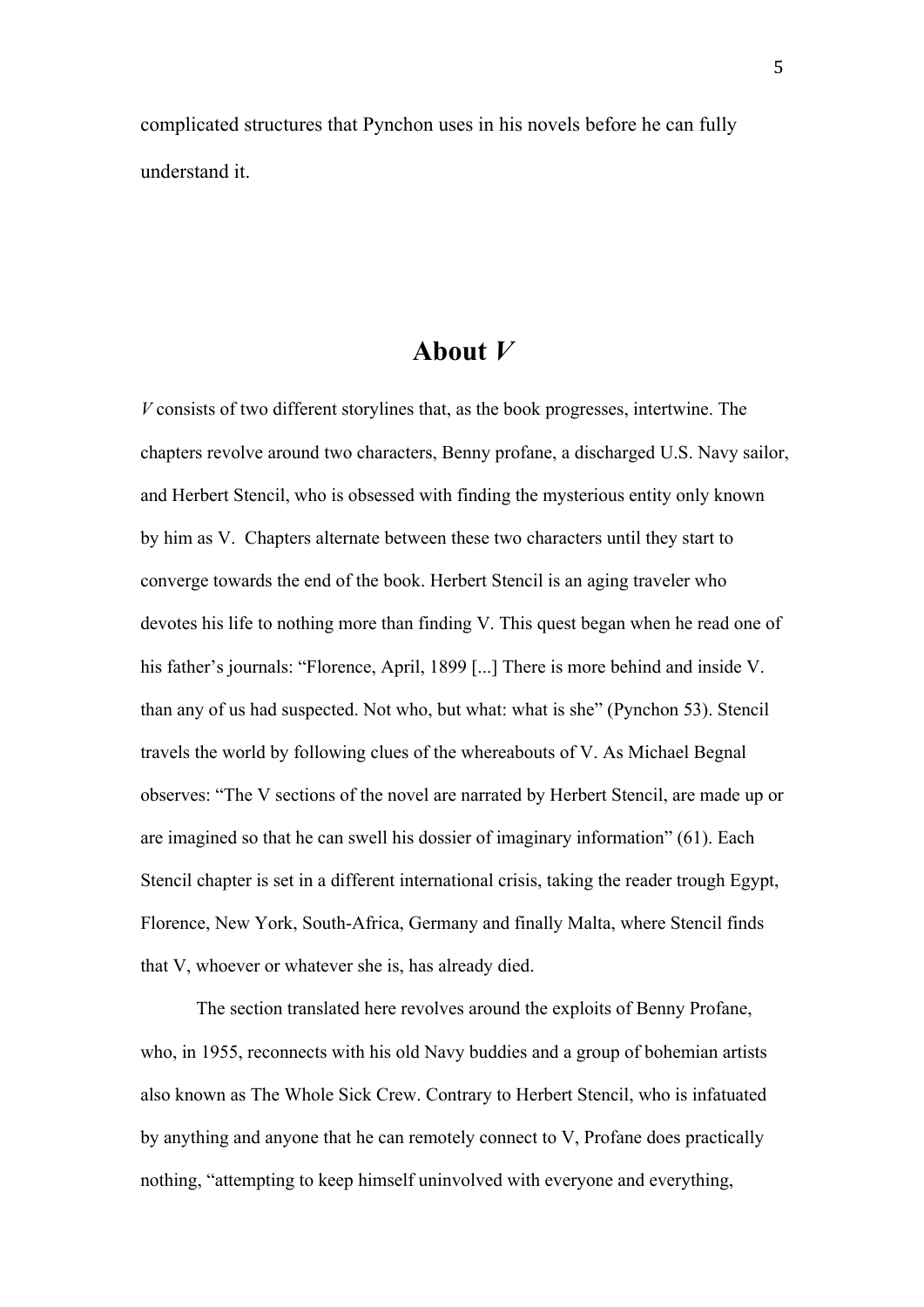watching old Tom Mix movies on television and yo-yoing up and down the East Coast, bouncing from one stop-gab job to another" (Begnal 64). When Stencil his quest of finding V brings him to New York, he and Profane meet and Stencil hires Profane to come along with him in search of V.

## **Translating** *V.*

In her article "Tekstanalyse en de moeilijkheidsgraad van een vertaling", Christiane Nord distinguishes between subjective and objective translation problems. Subjective translation problems are caused by "the competence of the translator and the given circumstances of the situation (time pressure, lack of relevant reference works, bad presentation of the source text, etc.)<sup> $n$ 1</sup> (147, my translation, E.G.). Objective translation problems arise from the assignment in a broader sense and can be divided into pragmatic problems (extratextual), culture-specific problems, linguistic problems (intratextual) and text-specific problems.

An elaborate text-analysis can reduce the difficulty of these translation problems. Nord argues that making a text-analysis of the source text is " [a] way to guarantee a thorough understanding of the text that determines the direction of the translation process"<sup>2</sup> (145, my translation, E.G.). When these problems are dealt with

<sup>&</sup>lt;sup>1</sup> "de competentie van de vertalende persoon en de gegeven omstandigheden van de vertaalsituatie (tijdsdruk, gebrekkige naslagmogelijkheden, slechte representatie van de brontekst, enz.)

<sup>&</sup>lt;sup>2</sup> "als middel om een grondig tekstbegrip te garanderen dat vervolgens de richting van het vertaalproces bepaalt."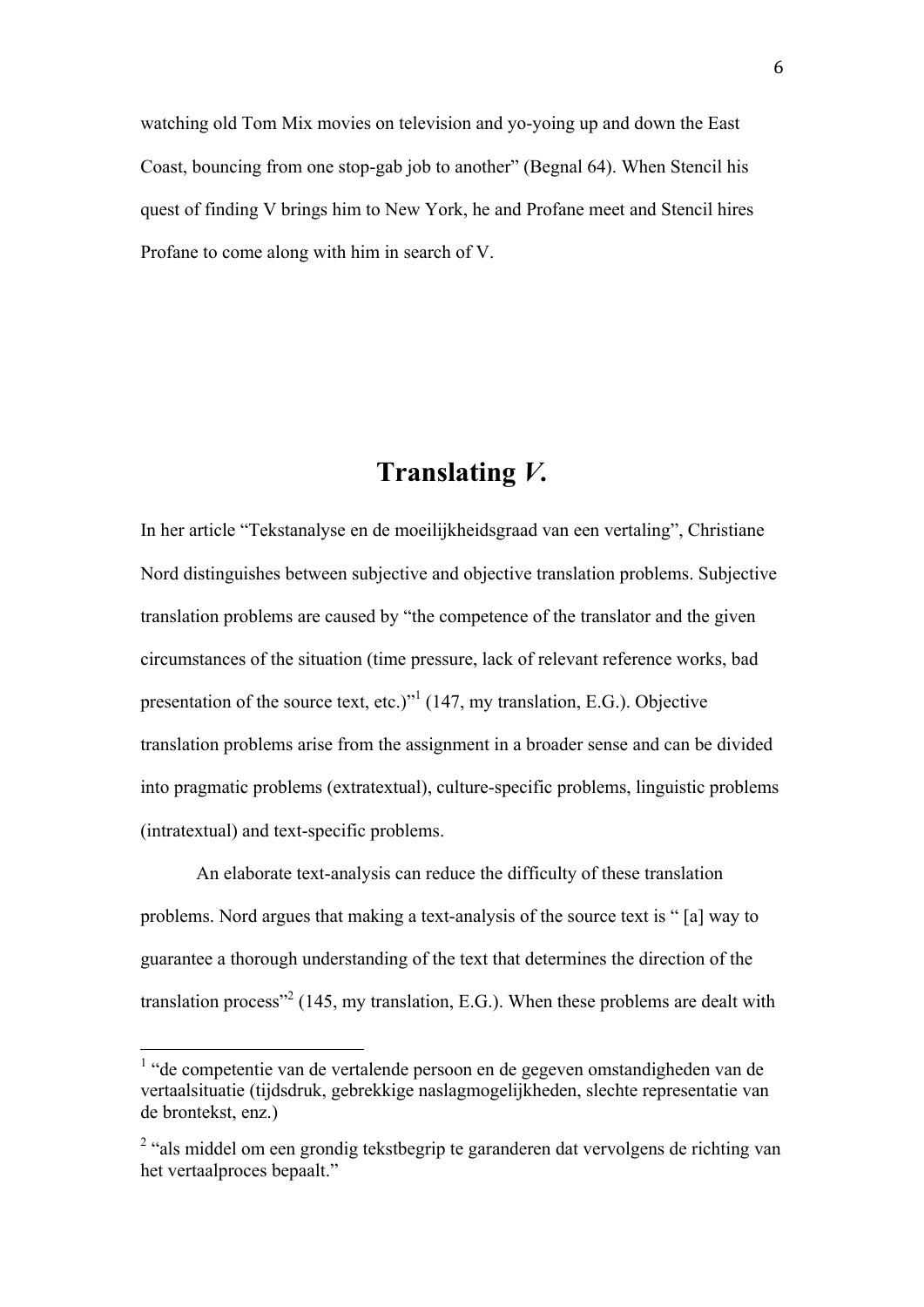in a specific order, many translation problems can be avoided. By beginning with the pragmatic problems, which are the most general, the translator builds a framework that rules out certain ideas or constructions for the more specific problems in the text. For this reason, the categories mentioned above are ordered from general (pragmatic problems) to specific (text-specific problems) and will be discussed in this order below.

#### **Pragmatic Problems**

One of the biggest problems in translating may be to estimate the level of (background) knowledge of the target audience. The American public may have a different level of (background) knowledge about the United States than the Dutch audience. In addition to a large part of the story that is set in America, *V* takes the reader through a number of different countries and places. Consequently, America and the Netherlands may have different conventions regarding place names that are mentioned in the novel. Americans may refer to a certain place name in a different way than Dutch readers would do. If this is the case, the translator has to translate or explain a place name according to Dutch conventions to prevent alienation, or even misinterpretation among the target audience.

The first chapter of *V* takes place in Norfolk, Virginia. In this chapter, several references to places or buildings in Norfolk are made, some of which are well known and thus will not be very problematic. There are also references that are more abstract and problematic. One of these is mentioned in the beginning of the chapter: "He got there by way of **the Arcade**, at the East Main end of which sat an old street singer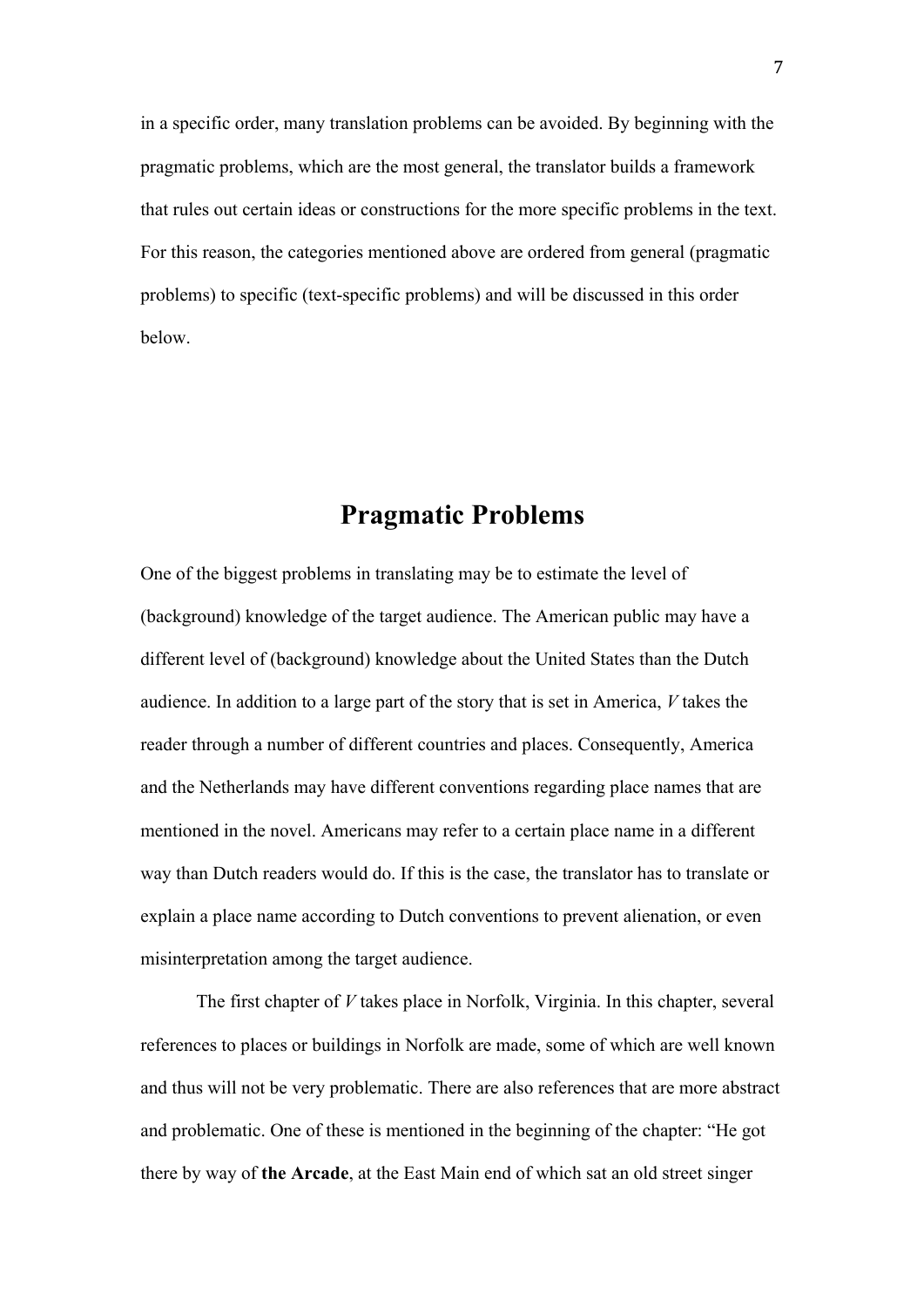with a guitar and an empty Sterno can for donations" (Pynchon 9). The translator has to choose whether he thinks the target audience will or will not be familiar with 'the Arcade' in order to make a good translation that the target audience will understand but that does not explain too much. A possible option would be to keep it as it is and translate the sentence into: "Hij kwam op weg ernaartoe langs **de Arcade**, waar aan de kant van East Main een oude straatzanger zat met een gitaar en een leeg Sternoblikje voor geld." Although the Selden Arcade, which is the full name, is an art gallery that is well known among most Americans, many Dutch readers will probably be less acquainted with the Arcade. Arcade can also bring the connotation of an arcade hall, where people can play arcade games. Even for Dutch readers who may know the Arcade, it can cause ambiguity that was not intended by the author. This may result in misinterpretation, which the translator has to avoid. Alternatively, the translator can insert some information that eliminates the ambiguity and makes it easier for the reader to understand. In Javier Aixelá her article "Cultuurspecifieke elementen in vertalingen", she mentions that intratextual explanation "can be used when there is need to eliminate ambiguities [...] and the translator is looking for a variation on the original reference"<sup>3</sup> (201, my translation, E.G.). Also, Diederik Grit asks the question: "Is the translation as short as possible and as long as necessary?"<sup>4</sup> (191, my translation, E.G.). With that in mind, the translation can become "Hij kwam op weg ernaartoe langs **de Selden Arcade**, waar aan de kant van East Main een oude straatzanger zat met een gitaar en een leeg Sterno-blikje voor geld". Adding the right information can be helpful at some times to the target audience. In this case, the translation is as short as possible and as long as necessary.

<sup>&</sup>lt;sup>3</sup> "Deze strategie biedt uitkomst wanneer de behoefte bestaat dubbelzinnigheden op te lossen [...] en gezicht wordt naar varianten van de originele verwijzing."

<sup>&</sup>lt;sup>4</sup> "Is de vertaling zo kort als mogelijk en zo lang als nodig?"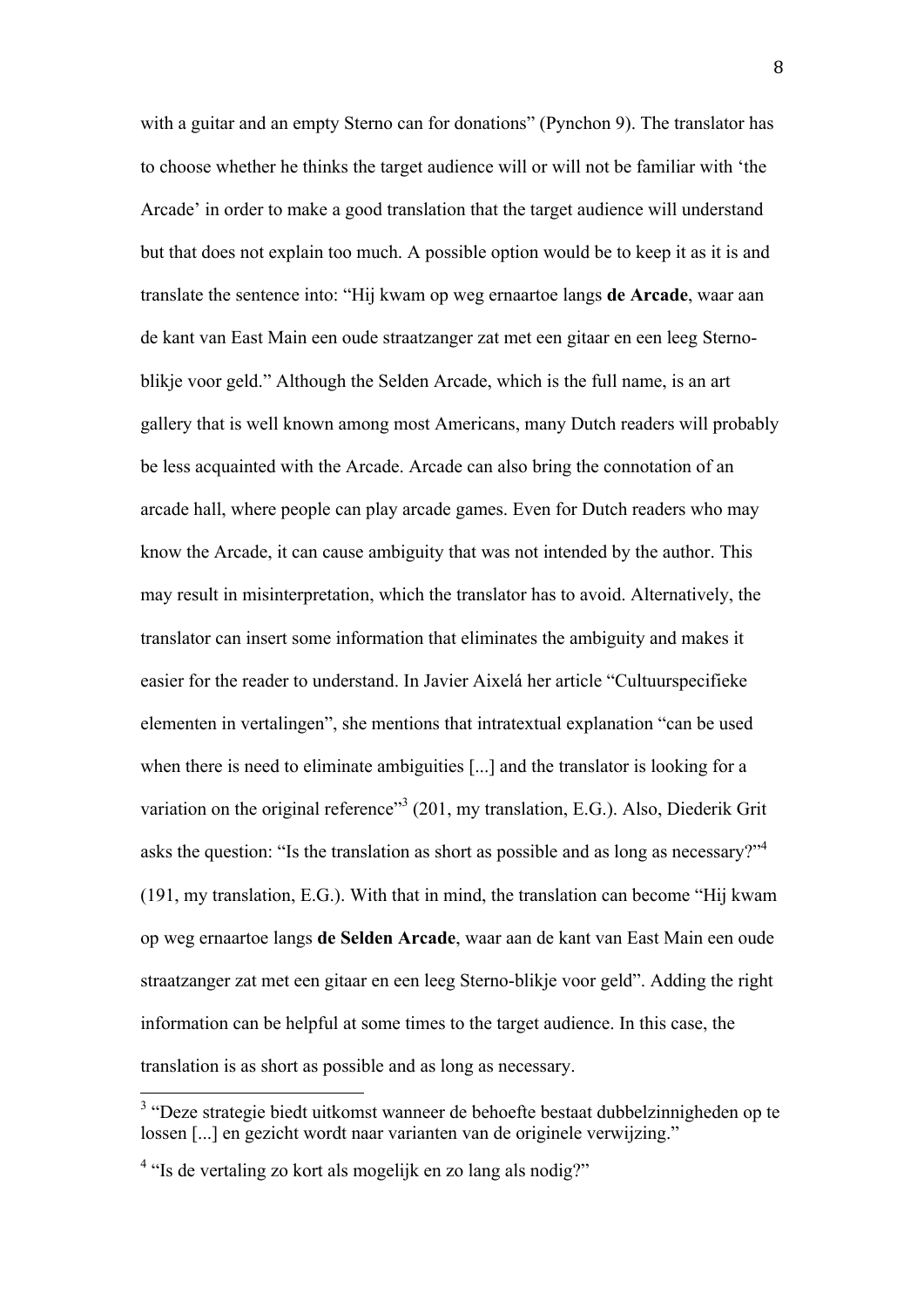#### **Culture-specific Problems**

Aixelá distinguishes between two kinds of cultural-specific problems that can be encountered in texts: proper names and idiom, idiom being "everything [...] that belongs to a certain culture and does not fall under the category of proper names"<sup>5</sup> (198-199, my translation, E.G.). Given the fact that Thomas Pynchon is an American writer and *V* takes place in different countries and different cultures, the translator is faced with a variety of problems. Most of the characters in the first chapter are or were in the United Stated Navy. Also, Pynchon gave many of them meaningful names. The problems caused by these factors will be discussed below.

#### **Idiom**

The United States Navy, being of great importance in *V*, can be regarded as one of the many cultural institutions mentioned in the novel. The first problem the translator is faced with is the translation of 'the U.S. Navy'. Most simply said, the translator has two options: keep the original reference or replace it with something else. Much of the dictionaries would give the option 'Marine' as the translation for 'U.S. Navy' in Dutch. However, this consequently changes two things in the translation that are not supposed to change. Firstly, the term 'Marine', makes it sound like the novel is set in the Netherlands, and secondly, the marines are only a part of the U.S. Navy, which would make it incomplete. Keeping the term will eliminate these changes. Given that the U.S. Navy is something that most Dutch readers will be acquainted with, the term can be maintained in the translation. A more difficult example of idiom can be found

 <sup>5</sup> "Alles [...] wat eigen is aan een bepaalde cultuur en niet binnen de categorie van eigennamen thuishoort."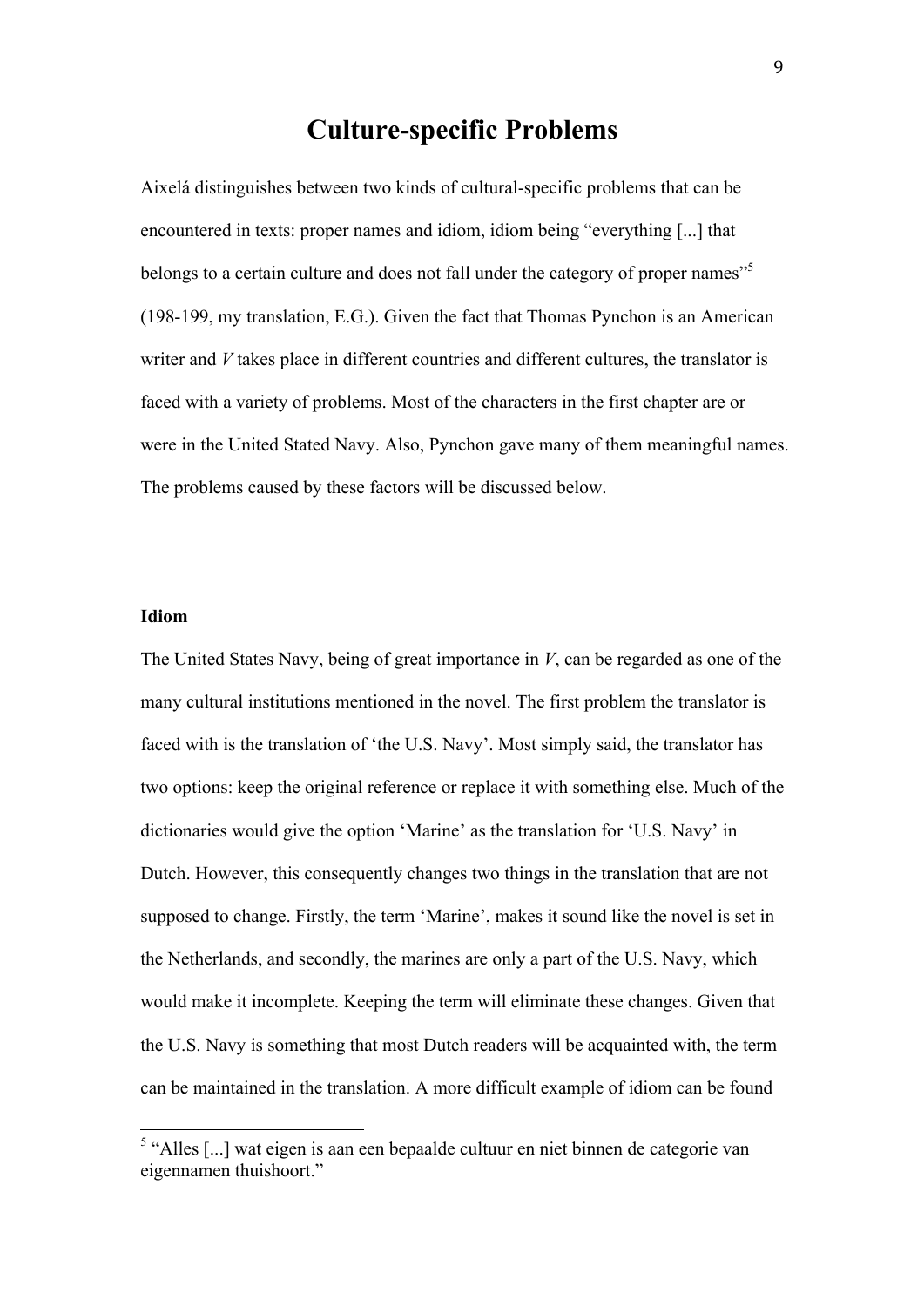in the following sentence: "The word spread through the division, the squadron, perhaps all **DesLant**" (Pynchon 12). Division and squadron will not be a problem because these words have translations in Dutch that mean exactly the same. 'DesLant', however, is a very specific nautical term and is used to describe 'the destroyer forces in the Atlantic'. Such a term does not exist in Dutch and explaining it would take away the flow of this sentence. Given that most of the destroyer forces in those days operated from the naval base in Norfolk, replacing 'DesLant' with, as Aixelá calls it, an 'absolute universalization', can be a good option (202). What the sentence is ultimately doing is describing that something is being talked about in a division (relatively small), and then spreads out to something much bigger (DesLant). The universalization can be to replace 'Deslant' with 'Norfolk', because almost all the destroyer forces are in Norfolk, and it is also much bigger than a division. This results in the sentence "Het ging als een lopend vuurtje door de divisie, het eskader, misschien zelfs wel door heel **Norfolk**". The downside to this is that the nautical term 'Deslant' gets lost in the translation. On the other hand, the flow of the sentence is preserved and the general meaning is still the same.

#### **Proper Names**

In *V*, Pynchon gave almost all the characters names that hold more meaning than just a name. Much of these indicate certain characteristic traits and foreshadow how this character is going to behave in the novel. Because most of these characters have meaningful names, there are advantages to translating them, as they would give the reader more insight into the characters. However, there are also exceptions, as, for example, the name Beatrice. All the barmaids that work on East Main are called Beatrice because "just as small children call all females mother, so sailors, in their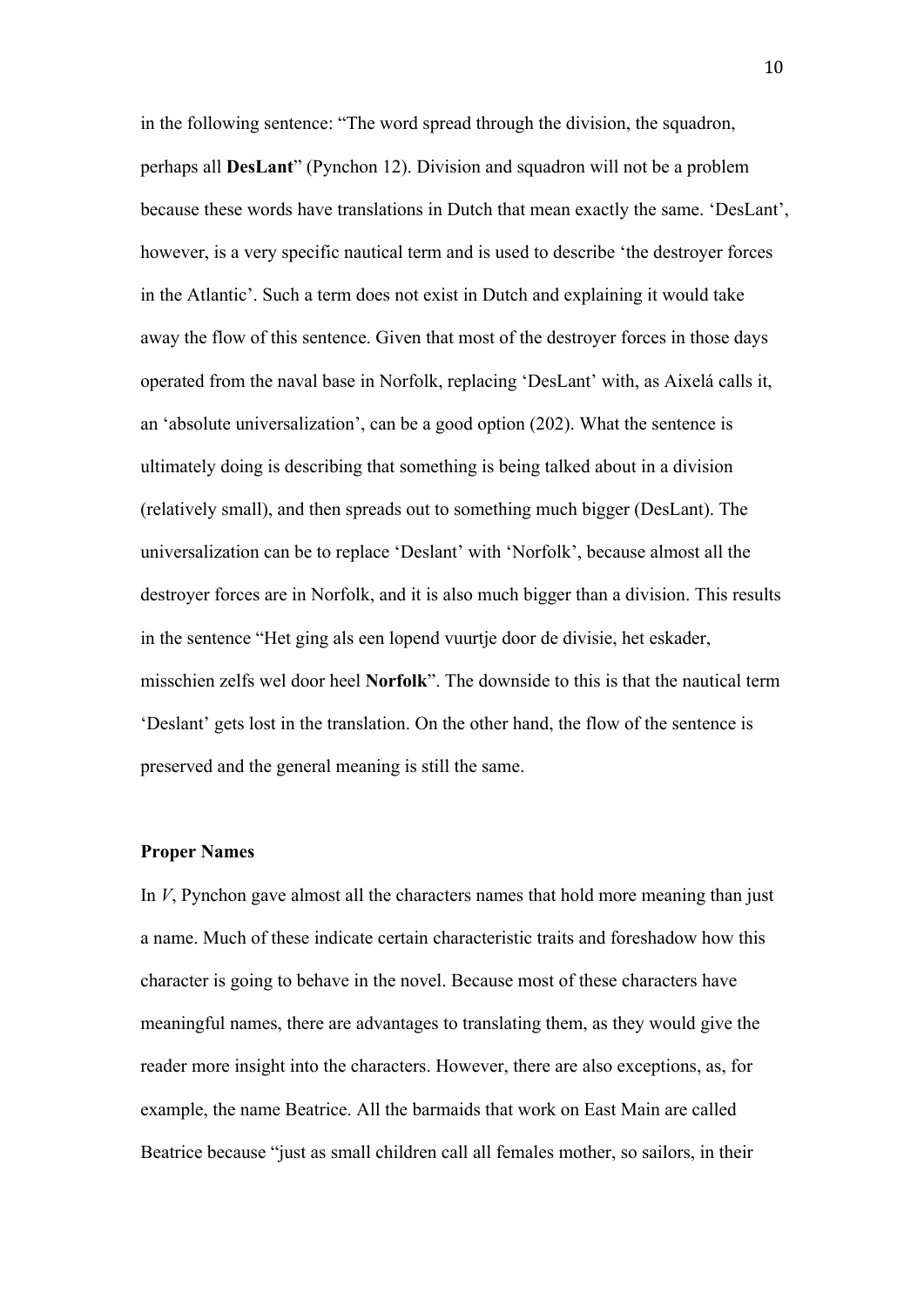way equally as helpless, should call all barmaids Beatrice" (Pynchon 12). Beatrice would be translated to Beatrix in Dutch, but the connotations that the name has are lost in this translation. In the novel, as Grent observes, Beatrice "evokes Dante's allegorical Beatrice" (6). Beatrice must in this case be kept as it is, in order for the readers to pick up on the connection with Dante's Beatrice.

Many of the other names are not based on existing persons or figures and can, therefore, be translated to a Dutch equivalent. The main character in the first chapter is Benny Profane. Both his first and last name carry some deeper meaning. Profane can be defined as 'everything that is not sacred' and thus, can be easily be translated to the Dutch 'Profaan'. The name Benny has some ambiguity. On the one hand Benny is closely related to the "lucky" Benjamin Graham, the first proponent of value investing, an investment approach with which he became very rich. This would give an ironic tone to his name considering Benny describes himself as a schlemihl. Secondly, Benny is also slang for Benzedrine, a kind of amphetamine. By translating 'Benny' to 'Bennie', Dutch readers will more easily lay a connection to the drug because they are known as 'bennie's' in the Netherlands. In addition, they might even think of Benjamin Graham, considering that Pynchon's audience consists of "quite learned academic readers who enjoy puzzles, especially costumed ones [and] who relish intellectual play (Poirier 152).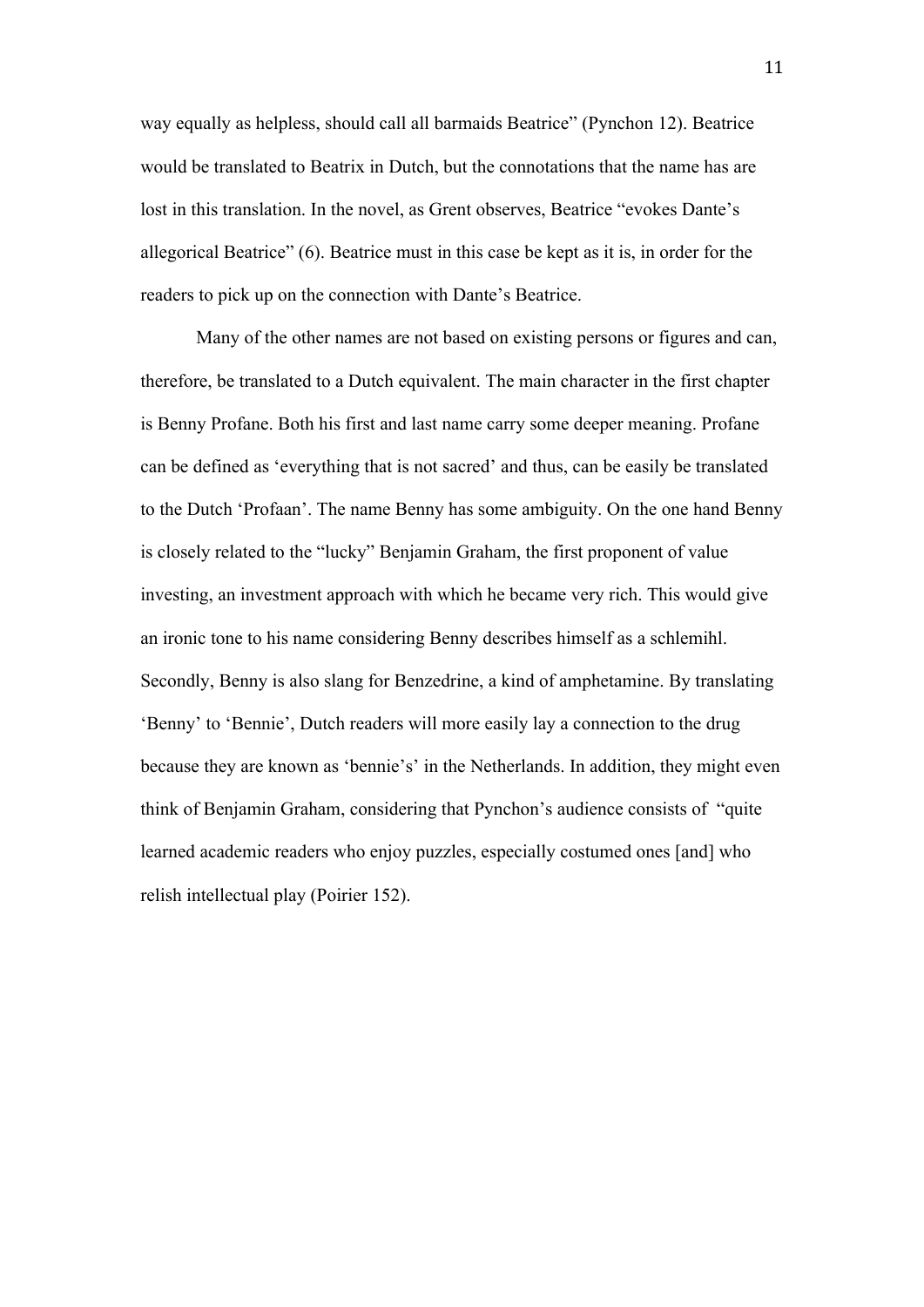#### **Linguistic Problems**

#### **Present particle clauses**

A common linguistic problem that occurs when translating from English into Dutch is the use of present particle clauses. Although this construction does exist in Dutch, it is used far less frequently than in English. As Jack Hoeksema argues: "Until the 19th century, participial constructions could be used as predicates in copular constructions. With some lexical exceptions (e.g. hij was stervende 'he was dying'[...]), this is no longer possible" (2). Without this option, the translator is left with the problem to pick the right verb form to maintain this continuous sense and still remain true to the style of the author. The following example is from *V*: "In their wake and through the breach clambered at least sixty more slavering bluejackets, **kicking, clawing, sidearming, bellowing** uproariously; some swinging beer bottles to clear a path" (Pynchon 16). This sentence contains six instances of this continuous form of which four are stacked together. Where before the  $19<sup>th</sup>$  century this form could be simply translated to 'schoppende' for 'kicking', 'krabbende' for 'clawing', etc., this would now seem outdated in Dutch. Another option would be to use a more modern form to create the continuous. "In hun spoor en door de branding klauterden zeker nog zestig kwijlende zeemannen die **aan het schoppen, krabben, ellebogen geven waren, en luidruchtig brulden**; sommigen aan het zwaaien met bierflesjes om een pad vrij te maken." This is of course a sentence that is very chaotic and will not likely to be spoken in Dutch. Instead of maintaining this form, all the verbs can be transformed to a past tense, which results is the sentence "In hun spoor en door de branding klauterden zeker nog zestig kwijlende zeemannen die **schopten, krabden, ellebogen gaven, luidruchtig brulden**; sommigen zwaaiden met bierflesjes om een pad vrij te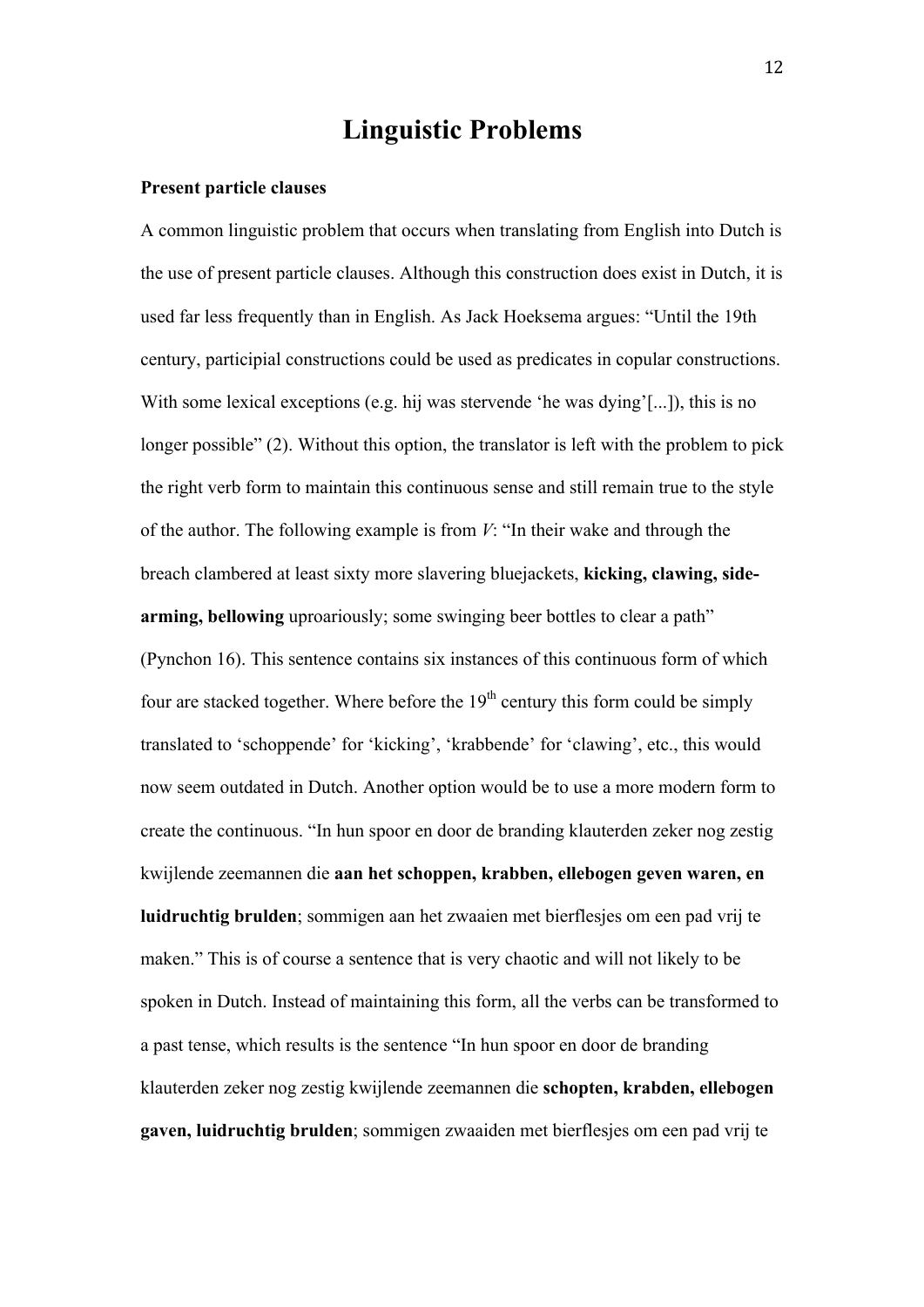maken." In this way, the continuous feeling is kept in the sentence and the flow with which the sentence is read remains exactly the same.

## **Text-specific problems**

#### **Songs**

Music has a prominent role in Pynchon's work. "Thomas Pynchon's novels are like a giant jukebox just waiting to happen. Some of the songs are real, some are imaginary. All of them Pynchon makes his own. No other American writer has put so much music into his fiction" (Feeney). *V* contains three songs in the first chapter. One of them is "It Came Upon a Midnight Clear", a well-known English hymn. Because no Dutch version of this song exists and it is quite famous, there is no need for a translation because that would only alienate the work for the Dutch audience. The two songs that are made up by Pynchon, however, do have to be translated for the reader to understand them fully. One of these songs will be discussed here.

"Every night is Christmas Eve on old East Main, Sailors and their sweethearts all agree. Neon signs of red and green Shine upon the friendly scene, Welcoming you in from off the sea. Santa's bag is filled with all your dreams come true: Nickel beers that sparkle like champagne, Barmaids who all love to screw,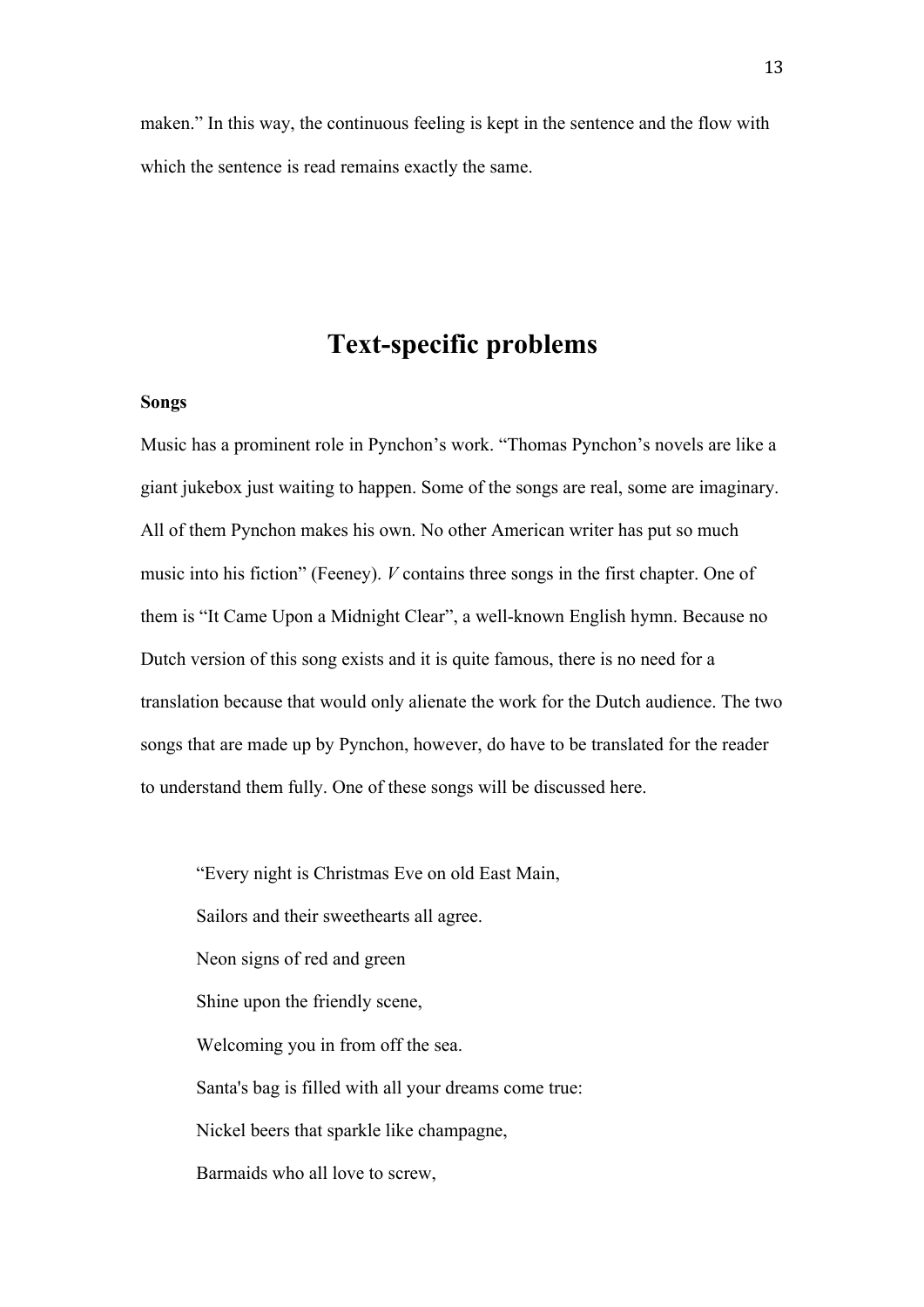All of them reminding you:

It's Christmas Eve on old East Main." (9-10)

Apart from the usual translating problems that are mentioned in this essay, much thought must be given to rhyme and rhythm as well when translating songs. Although the songs are written by Pynchon, they can be sung and, with a little experience in music, the rhythm of the song can be found out easily. When translating, it can happen that there is no Dutch translation for an English word that fits in the rhyme scheme. An example of this is 'Neon signs of **red and green**, Shine upon the friendly **scene**'. A normal translation would give 'Neon lichten **rood en groen**, ...'. However, finding a translation for 'scene' that rhymes with 'groen' is very hard. To solve this, a subtle change can be made in the colors of the neon signs. Instead of using 'rood en groen', 'groen en geel', enables the translator to use 'tafreel' as translation for 'scene'. The sentence now becomes 'Neon lichten **groen en geel**, Schijnen op dit zacht **tafereel**'. Both the rhyme scheme and the meter are preserved with just a little modification.

## **Conclusion**

To summarize the above, *V* is a complex novel in structure and style that provides the translator with a variety of problems. Firstly, because of the difference between American and Dutch culture, some place names will have to be translated or explained to prevent alienation from the Dutch audience. Also different cultures bring different jargon that the target audience may or may not be familiar with. In addition,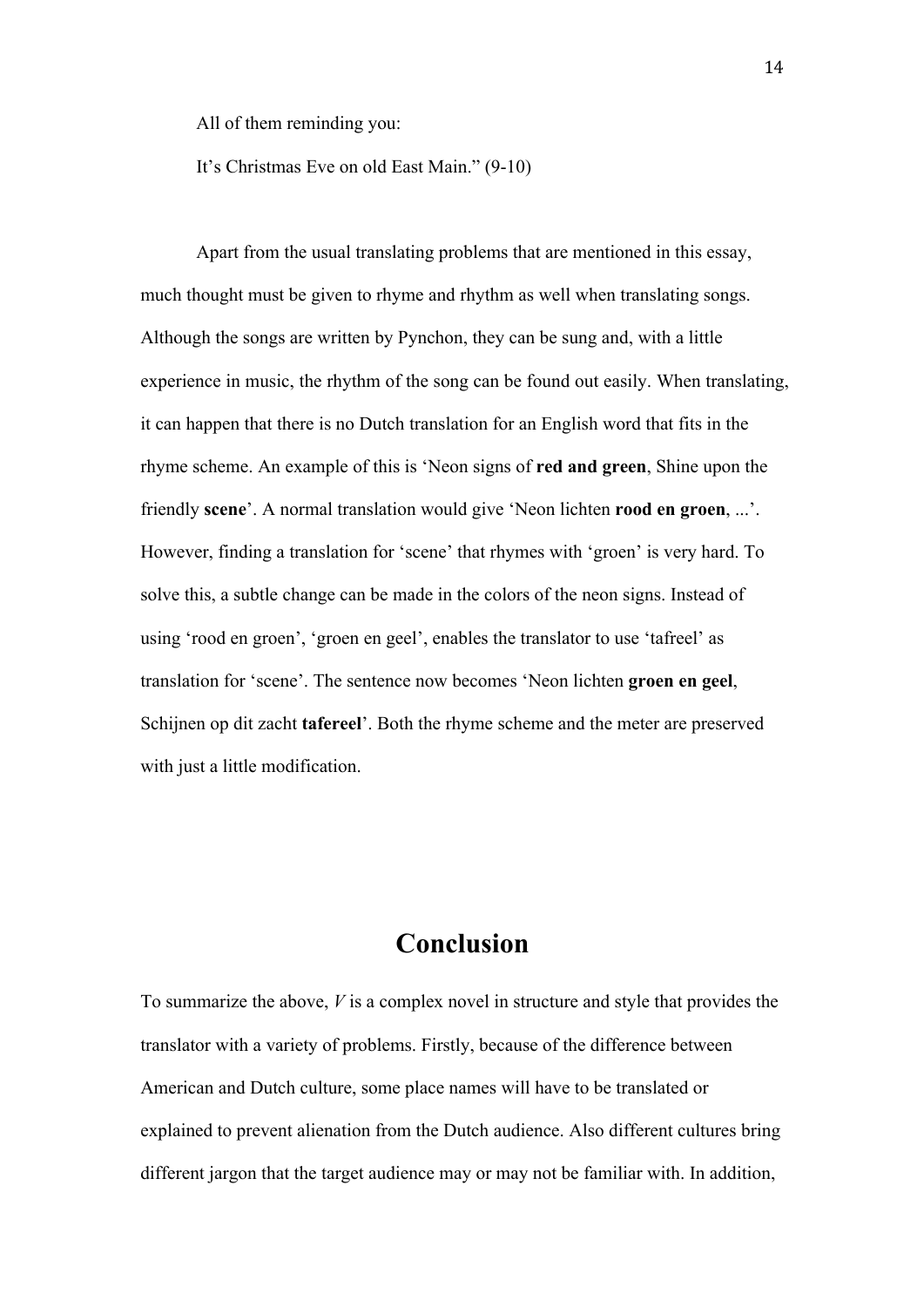the natural differences between the English and the Dutch languages provide some problematic sentences that have to be translated in a certain way to keep true to the style of the author. Finally, the novel contains many instances of song, in which, apart from slang or culture specific elements, rhyme and rhythm also play a big role while translating.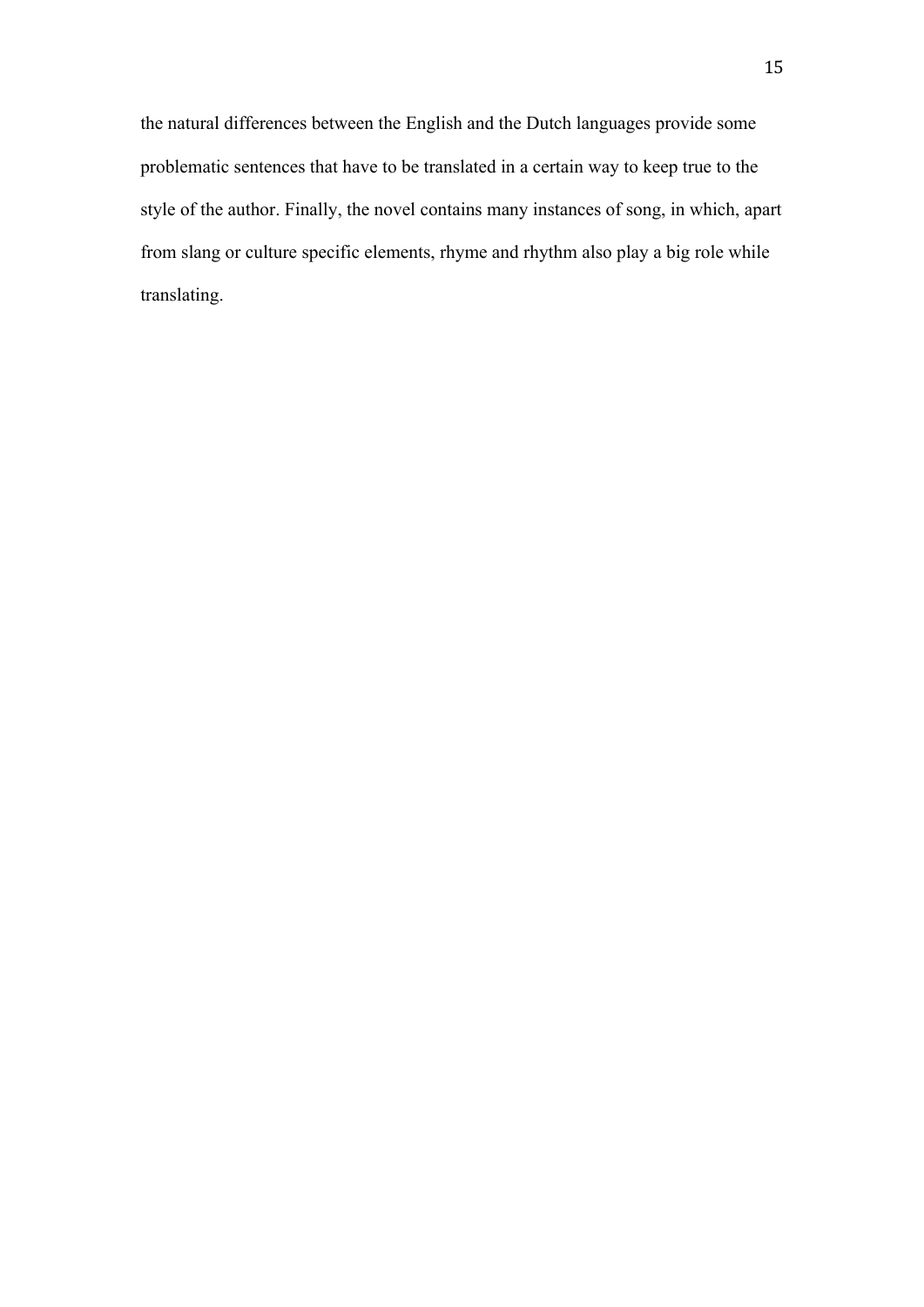#### **WORKS CITED**

- Abrams, MH. *A Glossary of Literary Terms*, IX Ed. Boston: Wadsworth Cengage Learning, 2009. Print.
- Aixelá, Javier Franco. " Cultuurspecifieke Elementen in Vertalingen". Trans. Annemijn van Bruchem en Hilda Kruithof. Denken over Vertalen. Ed. Ton Naaijkens, Cees Koster, Henri Bloemen en Caroline Meijer. Uitgeverij Vantilit, 2010. 197-211. Print.
- Begnal, Michael. *In Defense of Benny Profane*. The Journal of Narrative Technique 9.2 (1979). Print.
- Chesterman, Andrew. "Vertaalstrategieën: een Classificatie". Trans. Ans van Kersbergen. Denken over Vertalen. Ed. Ton Naaijkens, Cees Koster, Henri Bloemen en Caroline Meijer. Uitgeverij Vantilit, 2010. 153-172. Print.
- Dixon, Andrew. *Beyond the Zero: Thomas Pynchon and the Postmodern Scene*. Diss. Colorado State U, 1997. Colorado: Colorado State University, 1997. Print.
- Feeney, Mark. "Pynchon on Shuffle". The Boston Globe. 20 Sep. 2009. Web. 12 Jan. 2013.
- Grent, Kerry J. *A Companion to V*. Georgia: U of Georgia Press, 2001. Print.
- Hoeksema, Jack. *Verb Movement in Dutch Present-Participle Clauses*. Groningen: U of Groningen. Print.
- *A Myth of Alligators: Review of Thomas Pynchon's V.* Time Magazine. Time, 15 Mar. 1963. Web. 15 Jan. 2013.
- Nord, Christiane. "Tekstanalyse en de Moeilijkheidsgraad van een Vertaling". Trans. Cornelie van Rinsum & Henri Bloemen. Denken over Vertalen. Ed. Ton Naaijkens, Cees Koster, Henri Bloemen en Caroline Meijer. Uitgeverij Vantilit, 2010. 145-152. Print.
- Poirier, Richard. *The Importance of Pynchon*. Twentieth Century Literature 21.2 (1975). Print.
- Pynchon, Thomas. *V*. London: Vintage Books, 2000. Print.
- Redfield, Marc. *Pynchon's Postmodern Sublime*. PMLA 104.2 (1989). Print.
- Sissman, Louis Edward. *Hieronymus and Robert Bosch: The Art of Thomas Pynchon*. New Yorker 49.13 (1973): 138. Print.
- "Thomas Pynchon". Famousauthors.org. 2012. Web. 24 Jan. 2013.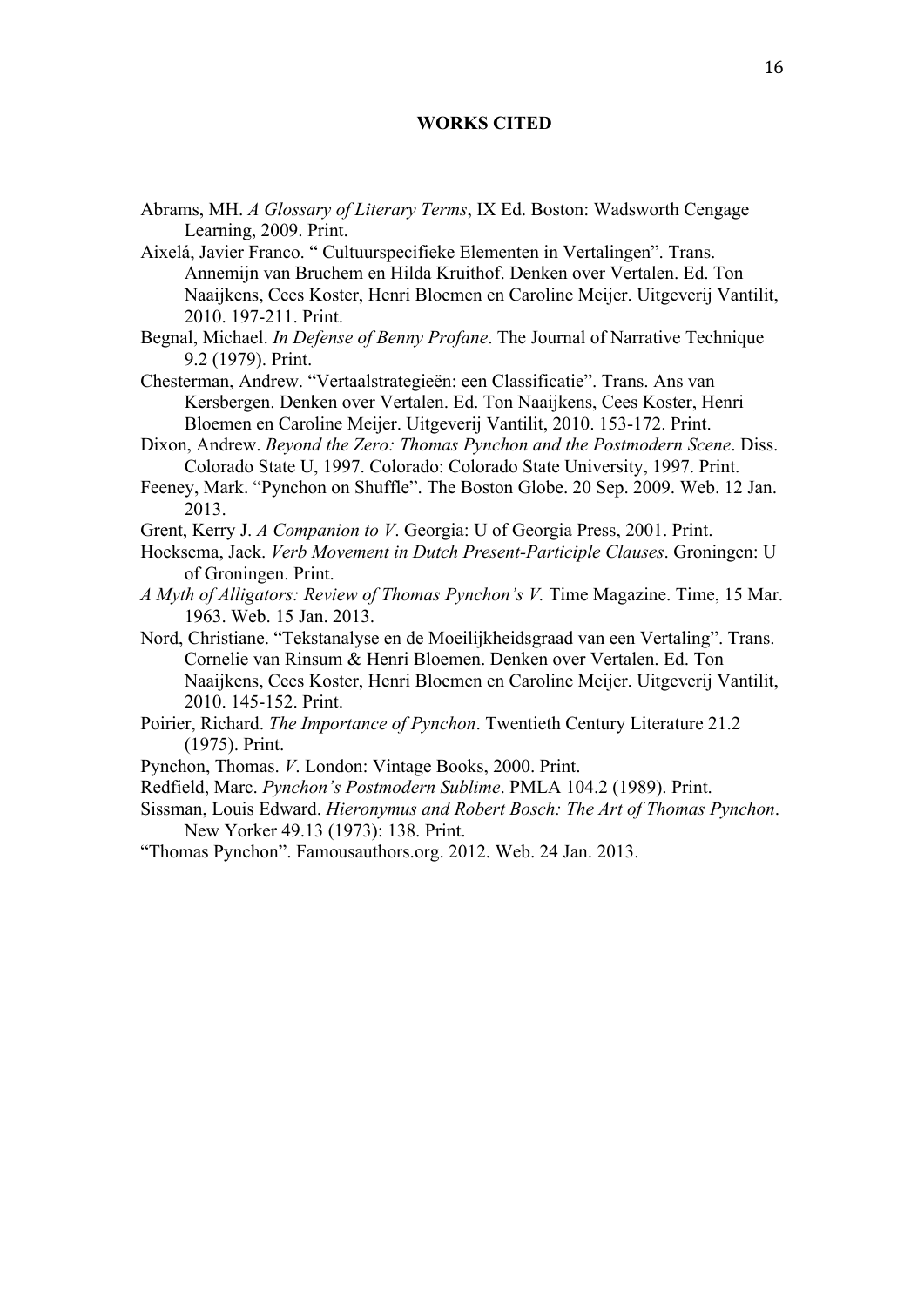## **Appendix A: Translation**

Hoofdstuk een, waarin Bennie Profaan, kluns en menselijke jojo, een apocheir bereikt.

Kerstavond 1955 liep Bennie Profaan, gekleed in een zwarte spijkerbroek, suède jasje, sneakers en cowboyhoed, toevallig door Norfolk, Virginia. In een sentimentele opwelling besloot hij naar Het Zeemansgraf te gaan, de stamkroeg van zijn vroegere scheepsmaten op East Main Street. Hij kwam op weg ernaartoe langs de Selden Arcade, waar aan de kant van East Main een oude straatzanger zat met een gitaar en een leeg Sterno-blikje voor geld. Verderop in de straat probeerde een onderofficier in de benzinetank van een Packard Patrician uit 19541 te urineren terwijl vijf of zes leerling matrozen hem stonden aan te moedigen. Met een welluidende, vaste basstem zong de ouwe man:

Elke avond is het Kerst op old East Main,

Matrozen en hun liefjes zijn het eens.

Neon lichten groen en geel

Schijnen op dit zacht tafereel,

Verwelkomen je als je komt vanuit de zee.

De Kerstman komt en maakt je dromen waar:

Tien cent voor bier dat wel champagne scheen.

De serveerstertjes gaan graag van bil

In Dutch, referring to a year in the 1900's is usually done by naming the whole year instead of the last two digits, so '1954' is a better choice than ''54'.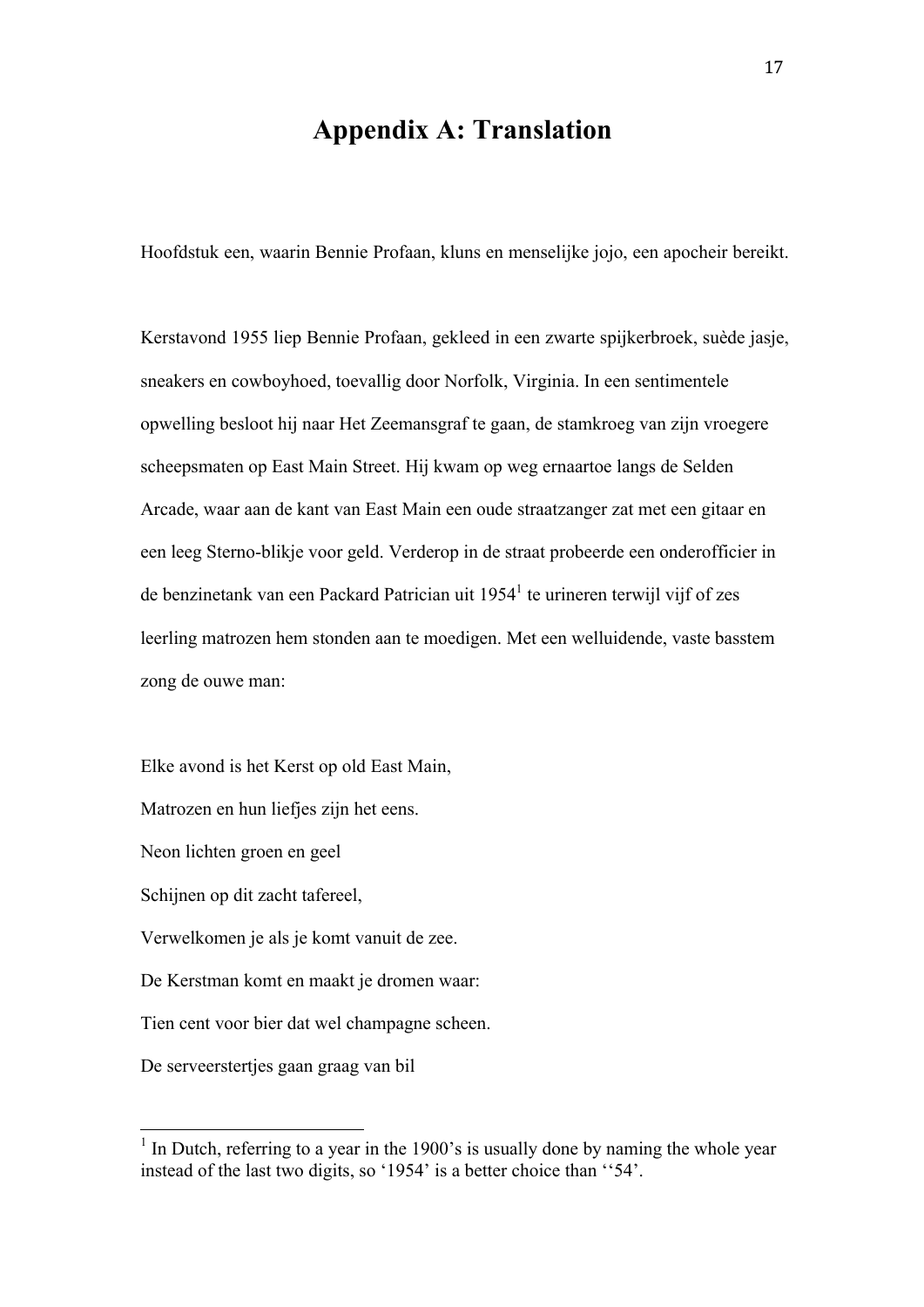En zeggen daarmee stil:

#### Het is weer Kerst op old East Main

"Jaa!<sup>2</sup>, chef," riep een leerling-matroos. Profaan liep de hoek om. Zoals gewoonlijk zat hij voor hij het wist weer midden in East Main.

Sinds zijn ontslag bij de Amerikaanse marine had Profaan voor weinig geld als wegwerker gewerkt en wanneer er geen werk was, als een jojo de Oostkust op en neer gereisd; en dit was nu al zo'n anderhalf jaar gaande. Na zo lang van meer straatnamen dat hij geen moeite meer nam om ze te tellen, was Profaan de straten enigszins begonnen te wantrouwen, zeker straten als deze. Ze waren in feite samengesmolten tot één afzonderlijke Straat waar hij als het volle maan was nachtmerries over had. East Main, een getto voor Dronken Zeelui waar niemand meer iets Mee Kon Doen, werkte net zo op je zenuwen als een gewone droom die plots verandert in een nachtmerrie. Een hond in een wolf, daglicht in schemer, leegte in wachtende aanwezigheid. Hier vond je minderjarige Marinier kotsend op straat, serveerstertje met een scheepsschroef op elke bil getatoeëerd, een mogelijke gek die nadacht over de beste techniek om door een venster te springen (Geronimo schreeuwen voor- of nadat het glas breekt?), een dronken onderbootsman schreeuwend ergens achter in de steeg omdat de laatste keer dat de Shore Patrol –de Militaire Politie aan wal<sup>3</sup> - hem in deze toestand oppakte, ze hem een dwangbuis

 $2$  This is a call of encouragement from a seaman deuce to the old man. 'Yay!' is something that will not be yelled in Dutch. By changing it to "Jaa!" the same enthusiasm is conveyed in the text.

<sup>&</sup>lt;sup>3</sup> Shore Patrol is term that is not used in the Netherlands. U.S. Navy personnel would receive limited training in law enforcement and would act as Military Police ashore. They have the exact same function as the Military Police. Consequently, an intratextual explanation will make sure the readers will understand what it is they do while still keeping the 'iconic' term 'Shore Patrol'.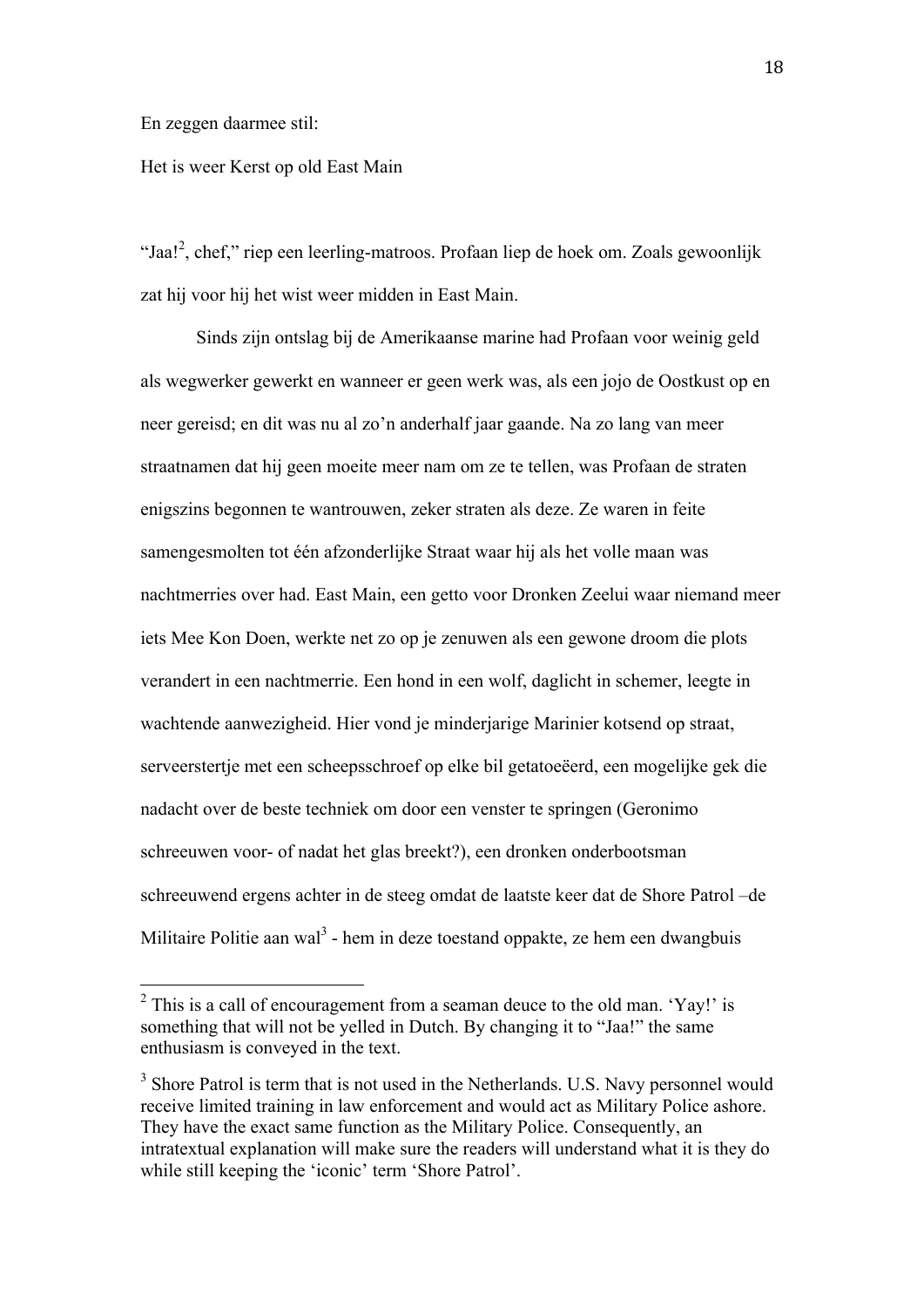aandeden. Onder zijn voeten voelde hij af en toe trillingen in de stoep van een SP officier die een paar lantaarnpalen verderop met zijn gummiknuppel sloeg om versterking te vragen<sup>4</sup>. De kwiklampen boven de straat die ieders gezicht groen en lelijk maakten, verdwenen in een asymmetrische V naar het Oosten, waar het donker is en er geen kroegen meer zijn.

Toen Profaan bij Het zeemansgraf aankwam was er een knokpartij gaande tussen matrozen en soldaten. Hij stond even te kijken in de deuropening. Toen hij zich realiseerde dat hij toch al met één voet in het Graf stond, dook hij weg van het gevecht en hield zich min of meer gedeisd bij de koperen voetensteun.

"Waarom kunnen mannen niet normaal met elkaar omgaan," hoorde Profaan iemand zich achter zijn linker oor afvragen. Het was Beatrice het serveerstertje, het liefje van de 22e divisie torpedojagers, en niet te vergeten van het schip waar Profaan op gewerkt had, de torpedojager Schavot. "Bennie," schreeuwde ze**.** Ze werden er emotioneel van, om elkaar na zo'n lange tijd weer te zien. Profaan begon een hartje in het zaagsel te tekenen, met een pijl erdoor, meeuwen die een banner in hun bekken droegen met Lieve Beatrice erop.

De bemanning van de Schavot was er niet, het schip was sinds twee avonden onderweg naar de Middellandse Zee onder hevig protest van de bemanning dat te horen was op de bewolkte Wegen (zo ging het zeemansverhaal) als de stemmen die van een spookschip kwamen; het was zelfs te horen tot in Little Creek, de

<sup>&</sup>lt;sup>4</sup> 'Hey Rube!' is a slang phrase that was commonly used by United Stated Stated circus folk. It was used as a cry for help when someone was in, or about to get in, a fight with outsiders. The rest of the circus folk would come to assist him. Because no such thing exists in Dutch, the best option is to discard the 'Hey Rube' and describe it. The Shore Patrol officer is beating his night stick to ask for assistance. Hence, I translated it to 'om versterking vragen'.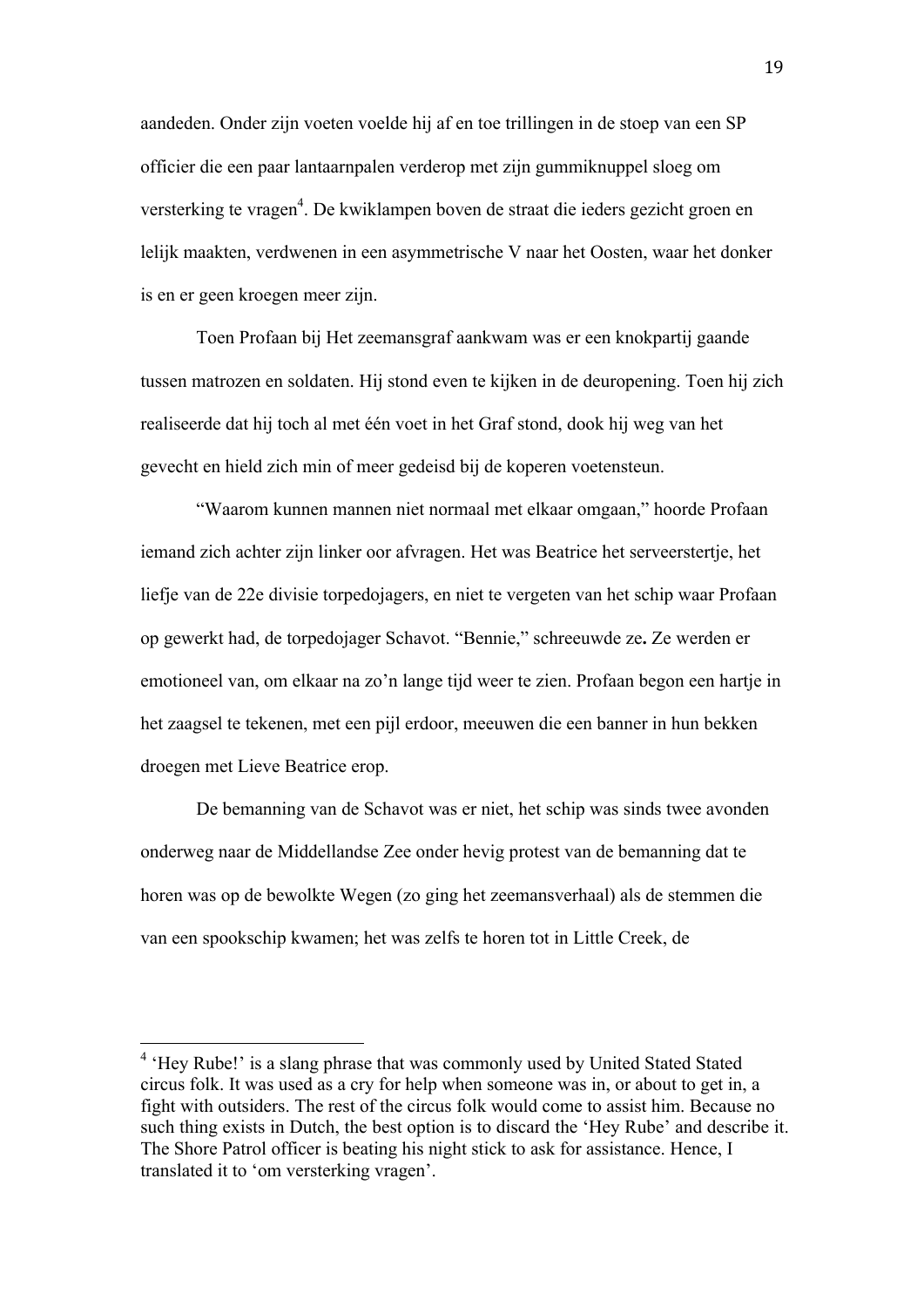marinehaven in Norfolk<sup>5</sup>. Hierdoor waren er deze avond een paar serveerstertjes meer dan gewoonlijk, die tafels langs heel East Main bedienden. Er wordt namelijk gezegd (en niet zonder reden) dat zodra een schip als de Schavot het ruime sop kiest, sommige vrouwen van de mariniers hun burgerkloffie inruilen voor een serveersteruniform, hun armen waar ze bier mee dragen strekken en de lach van een hoer oefenen; precies op het moment dat de band van de marinehaven<sup>6</sup> Auld Lang Syne speelt en de torpedobootjagers een vlaag roet blazen over de bedrogen mannen in spe die in de houding staan en met spijt en een miezerige grijns afscheid nemen.

Beatrice kocht bier. Er kwam een snerpende gil van een van de tafels achterin, ze kromp ineen, bier klotste over de rand van het glas. "Mijn god," zei ze, "het is  $List<sup>7</sup>$ weer." List was tegenwoordig machinist op de mijnenveger Impulsief en een schandaal zo lang als East Main. Hij kwam met laarzen aan maar net boven de 1 meter 50 uit en zocht altijd ruzie met de grootste mannen op het schip omdat ze hem toch nooit serieus zouden nemen.

Tien maanden geleden (vlak voordat hij naar de Impulsief werd overgeplaatst) had de marine besloten om al List zijn tanden te trekken. List was woedend en pas nadat het hem lukte zich een weg te slaan door een hospik en twee tandartsofficieren

 <sup>5</sup> Little Creek is the name of the navel operations base in Norfolk. Most Americans will lay the connection, but the Dutch audience will most likely not know that this is a marine base. To give the reader a clue, I inserted 'de marinehaven in Norfolk'. Now they know what it is, where it is, and thus how far away the voices of the ghost ship were heard.

 $6$  N.O.B. Band stands for 'Navel Operations Base Band' The navel operation base is 'een marinehaven', so the translation becomes 'de band van de marinehaven'

 $<sup>7</sup>$  As I have discussed in the translation oriented text analysis, Pynchon has given most</sup> of the characters meaningful names. Ploy is one of them. The fact that he only has a first name makes him a mysterious character. In addition, a ploy is something that you plan, that nobody can find out about before it happens. This can be seen in the story as he files his teeth and plans on biting waitresses in the ass. The Dutch translation of Ploy is 'List'. It is still a short name and foreshadows that he has something up his sleeve.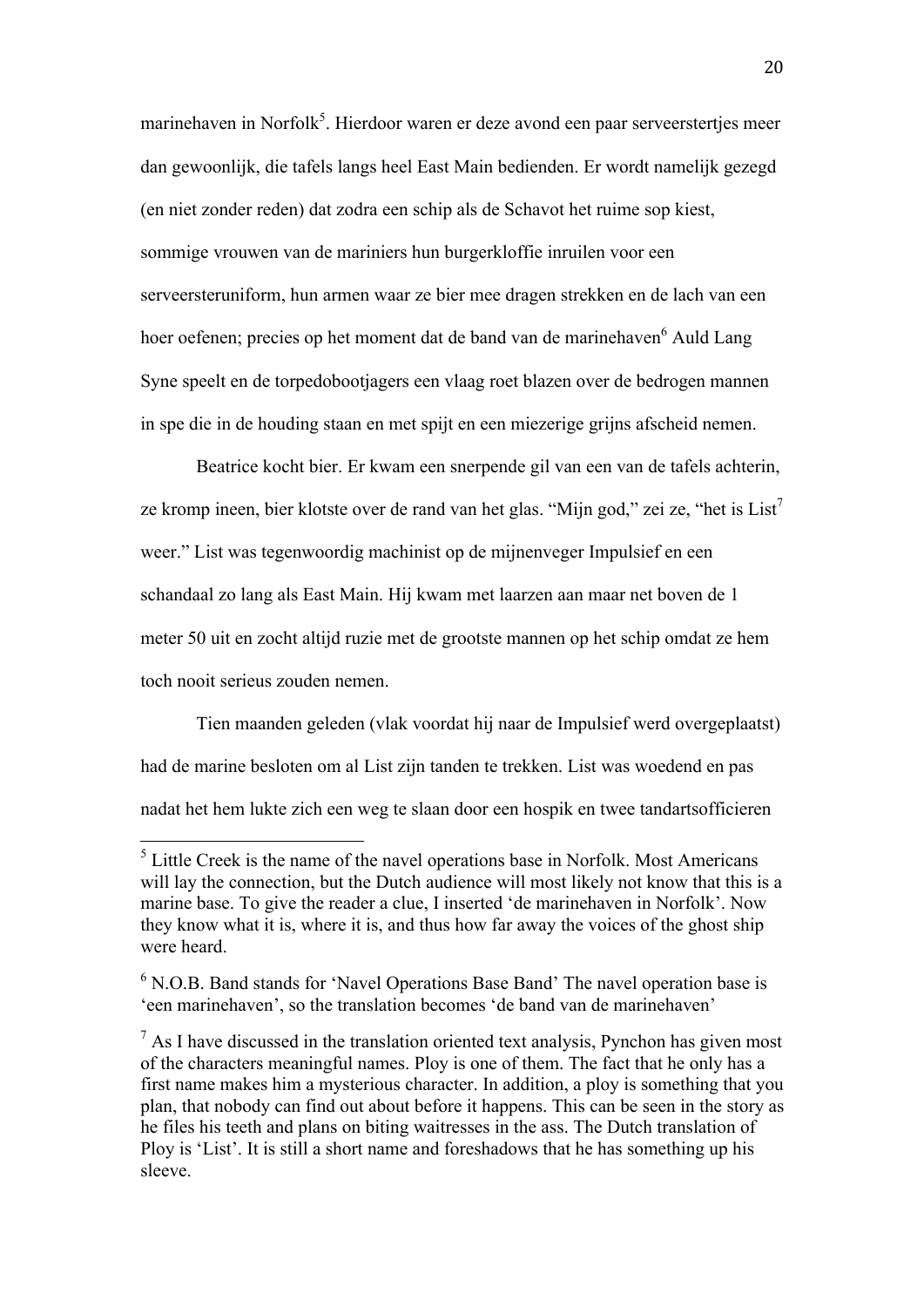heen werd er besloten dat hij zijn tanden wel erg graag wilde houden. "Maar denk nou eens na," riepen de officieren terwijl ze hun lach probeerden in te houden en zijn kleine vuisten afweerden: "wortelkanaalbehandelingen, tandvleesontstekingen...." "Nee," schreeuwde List. Uiteindelijk moesten ze hem een injectie Penthotal in zijn bovenarm geven. Toen hij wakker werd zag List de Apocalyps en bleef onophoudelijk schelden. Twee maanden lang dwaalde hij doodsbleek rond op de Schavot en kwam zonder waarschuwing van het plafond<sup>8</sup> slingeren in de hoop een officier tegen zijn tanden te schoppen.

Hij stond vaak op het achterdek en viel iedereen die wilde luisteren lastig met zijn gladde praatjes, terwijl zijn tandvlees nog zeer deed. Toen zijn mond genezen was kreeg hij een glanzend, goed in elkaar gezet kunstgebit . "Oh god," jammerde hij, en probeerde overboord te springen. Maar werd tegengehouden door een reusachtige Neger genaamd Dahoud. "Nou, nou, kereltje" zei Dahoud. Hij tilde List aan zijn hoofd op waardoor diens voeten een meter boven het dek heen en weer zwiepten terwijl Dahoud deze combinatie van overall en wanhoop nauwkeurig bekeek. "Waar is dat nou voor nodig?"

"Man, ik wil gewoon dood," jammerde List.

"Weet je dan niet," zei Dahoud, "dat het leven het meest dierbare bezit is dat je hebt?"

"Hu hu<sup>9</sup>," zei List door zijn tranen heen. "Waarom dan?"

 <sup>8</sup> Overhead is a nautical term that means 'the top surface in an enclosed space of a ship'. Given the fact that it is a nautical term, it may be so that in Dutch, there is a specific term as well to indicate this. However, no such term exist and the first word that came to mind was 'plafond'. Because it was already made clear that Ploy was on a ship, there is no need to add extra information on that it is not just 'een plafond' but 'een plafond in een schip'.

<sup>9</sup> English and Dutch are very different when it comes to transcribing sounds. In the novel, Pynchon transcribes the sound of sobbing with 'ho ho'. In Dutch, this would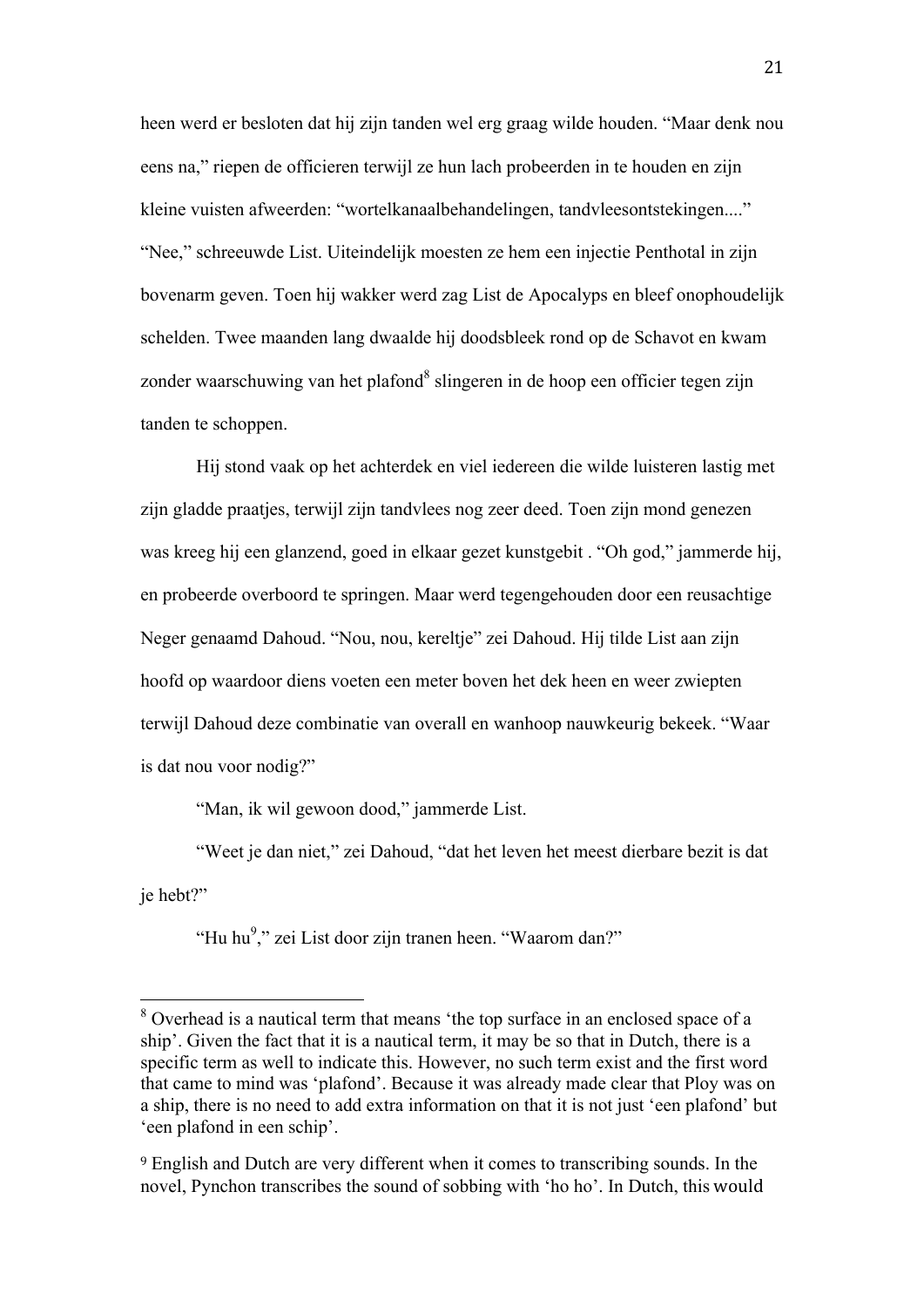"Gewoon," zei Dahoud, "zonder zou je dood zijn."

"O," zei List. Hij dacht hier een week over na. Hij werd wat rustiger, ging weer met verlof. De overplaatsing naar de Impulsief werd werkelijkheid. Niet lang  $daarna$ , na TapToe, begonnen de andere snipes $10$  vreemde knarsende geluiden te horen die bij List zijn bed vandaan kwamen. Dit herhaalde zich voor een paar-drie weken, totdat iemand op een morgen rond twee uur het licht aan deed in de cabine en daar zat List op zijn bed met zijn benen over elkaar, zijn tanden scherp te vijlen met een metaalvijl. Op de volgende betaaldag zat List, stiller dan gewoonlijk, 's avonds aan een tafel in het Zeemansgraf met wat andere snipes. Rond elven kwam Beatrice voorbij lopen met een dienblad vol bier. Vrolijk stak List zijn hoofd uit, opende zijn bek wijd, en stak zijn pas geslepen gebit in de rechterbil van het serveerstertje. Beatrice slaakte een kreet, bierglazen vlogen glinsterend in een parabool de lucht in en besproeiden het Zeemansgraf met waterig bier.

Het werd List zijn favoriete tijdverdrijf. Het ging als een lopend vuurtje door de divisie, het eskader, misschien zelfs wel door heel Norfolk. Mensen die niet van de Impulsief of de Schavot waren, kwamen kijken. Dit leidde tot veel knokpartijen zoals diegene die nu gaande was.

"Wie had hij te pakken," vroeg Profaan. "Ik keek niet."

"Beatrice," zei Beatrice. Beatrice was een ander serveerstertje. Mevrouw Buffo, de eigenaresse van het Zeemansgraf, wiens voornaam ook Beatrice is, had een theorie dat net zoals kleine kinderen alle vrouwen mama noemen, alle matrozen, op hun

<u> 1989 - Andrea San Andrew Maria (h. 1989).</u><br>1900 - Andrew Maria (h. 1980).

immediately bring up the connotation of Santa and has nothing to do with sobbing. 'Hu hu' seems like a good transcription of the sound that people make when they are sobbing.

 $10$  John Snipe was a person that stood up for the rights of enginemen and consequently they are called 'Snipes'. Because earlier in the story Ploy was already described as being an engineman, keeping this term will not cause confusion and preserves a bit of U.S. Navy history in the story.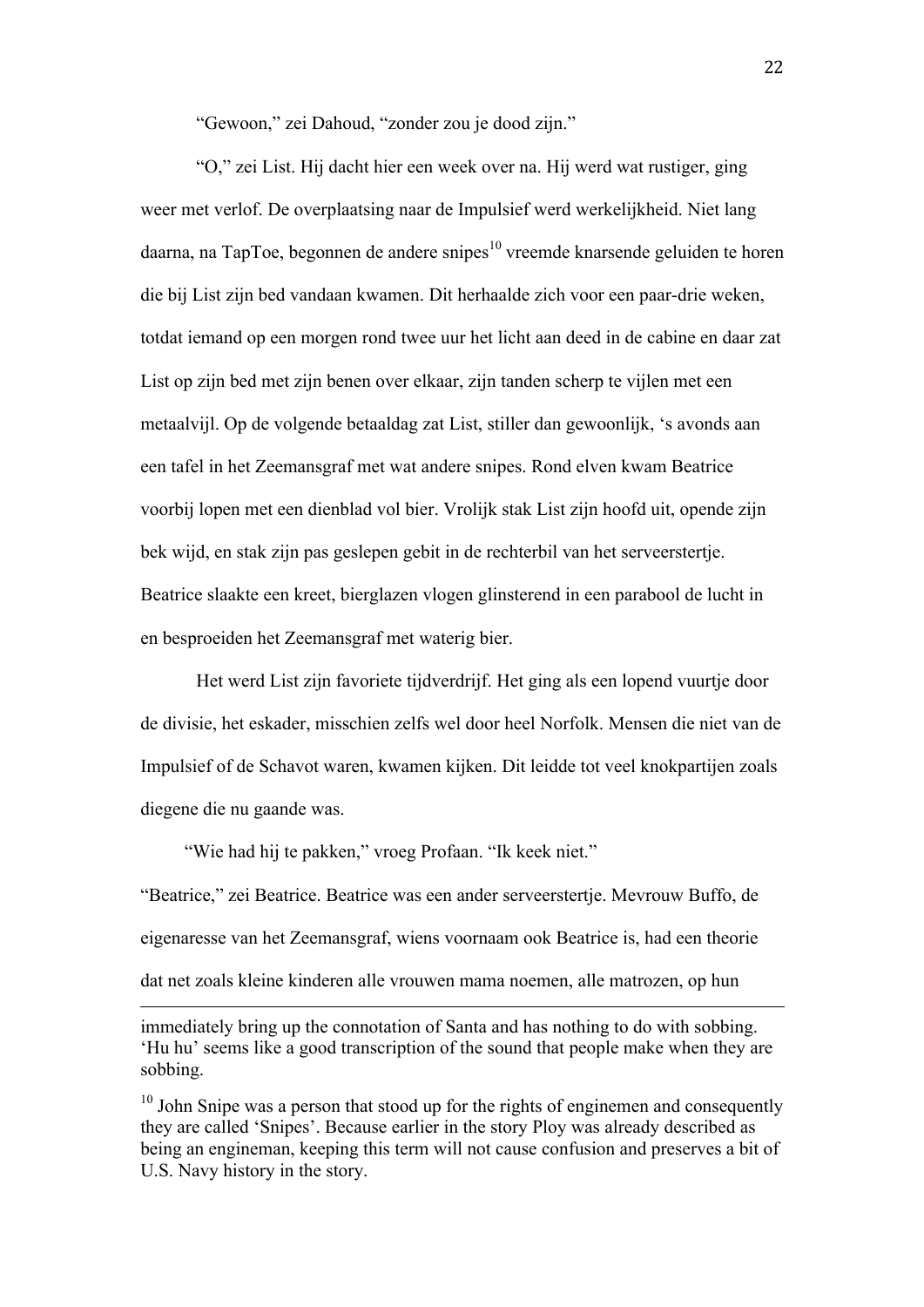manier net zo hulpeloos, alle serveerstertjes Beatrice zouden moeten noemen. Om dit moederbeleid verder te verwezenlijken had ze voor de biertapinstallaties schuimrubberen tappen laten maken in de vorm van grote borsten. Van acht tot negen op betaaldagen deed zich iets voor wat Mevrouw Buffo het Zoog Uur noemde. Ze luidde het officieel in door van achter de kroeg binnen te stappen in een met draken erop geborduurde kimono die ze gekregen had van een minnaar in de Zevende Vloot, een gouden bootsmansfluitje naar haar mond te brengen en het startsein te blazen. Bij het horen van dit signaal dook iedereen naar voren en als ze genoeg mazzel hadden om er een te bereiken mochten ze even aan een tap zuigen. Er waren zeven van zulke tappen en een gemiddelde van ongeveer 250 matrozen die gewoonlijk aanwezig waren voor deze feestvreugde.

Het hoofd van List verscheen nu om de hoek van de bar. Hij beet naar Profaan. "Dit hier," zei List, "is mijn vriend Dauwe Klier, een nieuw bemanningslid." Hij duidde een lange, zielig-uitziende rebel aan die achter List aan liep met een gitaar die hij door het zaagsel sleepte. "Hé," Zei Dauwe Klier, "ik wil graag een liedje voor je zingen."

"Om te vieren dat je ontslagen bent<sup>11</sup>," zei List. "Dauwe zingt het voor iedereen."

"Dat was vorig jaar," zei Profaan.

Maar Dauwe Klier zette een voet op de reling en zijn gitaar op zijn knie en begon te tokkelen. Na acht maten gitaar zong hij een wals:

 $11$  This sentence, along with the song, is a pun in English. PFC stands for 'Private First Class', as well as for 'Pore Forelorn Civilian'. This gives the song a certain irony that causes many problems when translating it into Dutch. 'Soldaat Eerste Klas' is the equivalent of PFC, but to find an equivalent for 'Pore Forelorne Civilian' is almost imposible. Because the important part of the song is that Benny left the U.S. Navy, I decided to focus on that part and replace PFC with 'ontslagen'. The irony is lost but most of the connotations that the song brings are still noticeable in Dutch.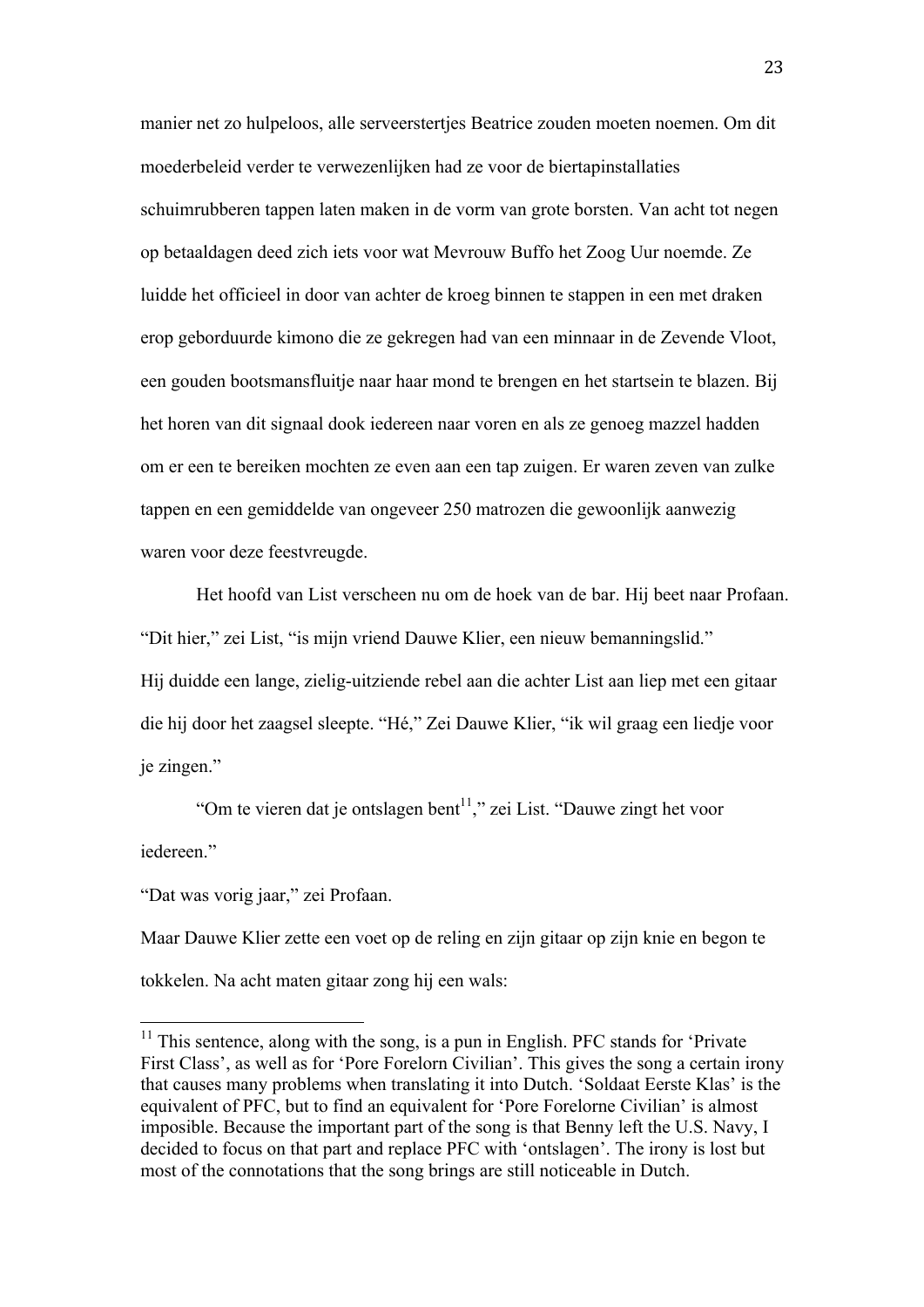Arme Verloren Burger, We gaan je zeker missen hier. Ze huilen in het geitenhok en de kajuit, Zelfs die waardeloze hoofdofficier. Je maakt een grote fout Al laat het je zo koud Je gedraagt je voor geen meter $12$ Zend me uit naar zee voor twintig jaar, Ik word nooit een Arme Verloren Burger

"Mooi lied," zei Profaan in zijn biertje.

"Er is nog meer," zei Dauwe Klier.

"O," zei Profaan.

Een miasma van kwaad omhulde Profaan plotseling van achter; een arm viel als een

zak aardappels over zijn schouder en in zijn ooghoek zag hij een biertje omhuld door

een grote mof die, vrij ongepast, gemaakt was van aangetast bavianenbont.

"Bennie. Hoe ist ermee kerel, heughh, heughh. $13$ "

Die lach kon alleen komen van Profaan zijn eenmalige scheepsmaat, Big Bodien.

Profaan keek om zich heen. Kon niet anders. Heughh, Heughh is een geluid dat

 $12$  Rhyme words for 'Burger' are scarce in Dutch. In this song, it is impossible to maintain the whole rhyme scheme. Most of the rhyme scheme can be translated and maintained in Dutch, but for some sentences, the meter or meaning of it would change to must. This would change the song more than to leave out one rhyme word.

<sup>&</sup>lt;sup>13</sup> Slang causes many problems for translation, mainly because slang does not exist so prominent in Dutch as it does in English. A good way to maintain the slang is to change it to an informal accent in Dutch. By doing this, it will still be apparent that he is an obscene, drunk and rude person. In addition, the translation of his name, 'Big Bodien', also strengthens these character traits.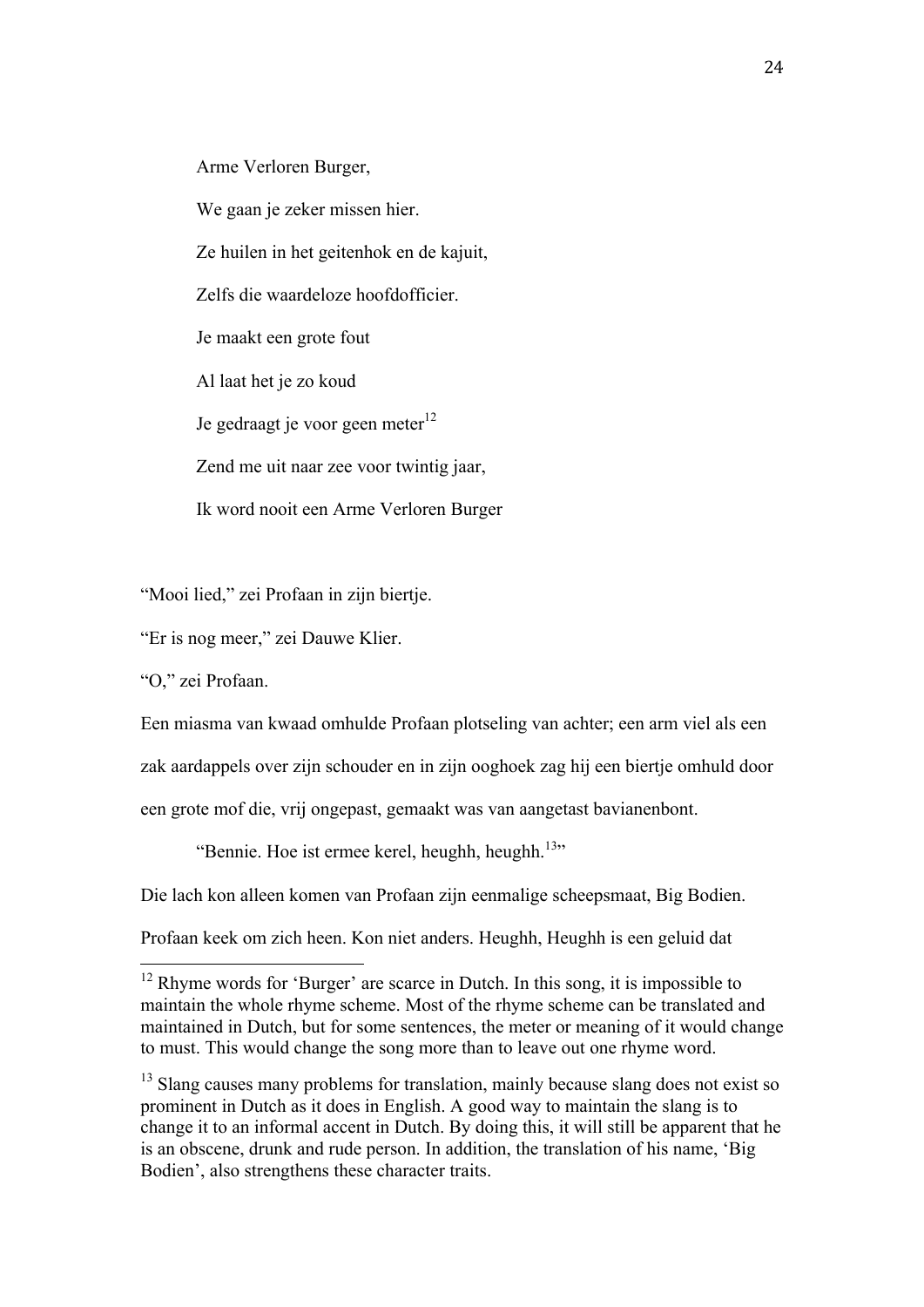gemaakt wordt door het puntje van de tong tegen de voortanden aan te plaatsen en gorgelende geluiden uit de strot te drukken. Het was, zoals Big het bedoeld had, verschrikkelijk ongepast.

"Ouwe Big. Hoor jij niet op zee te zitten?"

"Ik deserteer. Pappie Bak de bootsmansmaat heeft me hierheen gereden." De beste manier om de SP te vermijden is om nuchter te blijven en met jezelf. Vandaar het Zeemansgraf.

"Hoe is het met Pappie."

Big vertelde hem dat Pappie Bak en het serveerstertje waar hij mee getrouwd was uit elkaar waren. Ze was weggegaan en bij het Zeemansgraf komen werken.

Die jonge vrouw, Paola. Ze had zestien gezegd, maar dat was niet zeker omdat ze net voor de oorlog was geboren en het gebouw met haar papieren verwoest was, net als de meeste andere gebouwen op Malta.

Profaan was erbij geweest toen ze elkaar ontmoetten. De Metro Bar op Strait Street.<sup>14</sup>Valletta, Malta.

"Chicago," kwam van Pappie Bak met een gangsterstem. "Je kent Chicago," terwijl hij onheilspellend werd in zijn pullover, iets wat Pappie Bak altijd deed rond de Mediterrane kust. Hij haalde dan een zakdoek tevoorschijn en niet zijn pistool of tommygun, snoot zijn neus en lachte dan hard naar het meisje dat op dat moment tegenover hem zat. Amerikaanse films hadden hen allen gestereotypeerd, iedereen behalve Paola Maijstral, die hem beheerst en doodserieus bleef aankijken.

 $14$  I have chosen to leave out 'The Gut' in the target text, mainly because 'the gut' is short and strong and by translating it to 'het darmkanaal', it will kill the power of the sentence. Also, by including 'het darmkanaal', the translator only alienates the text for the Dutch audience. Including it has no relevance for understanding the story and the general impression of how sailors behave when they are on liberty is very strong throughout the rest of the book.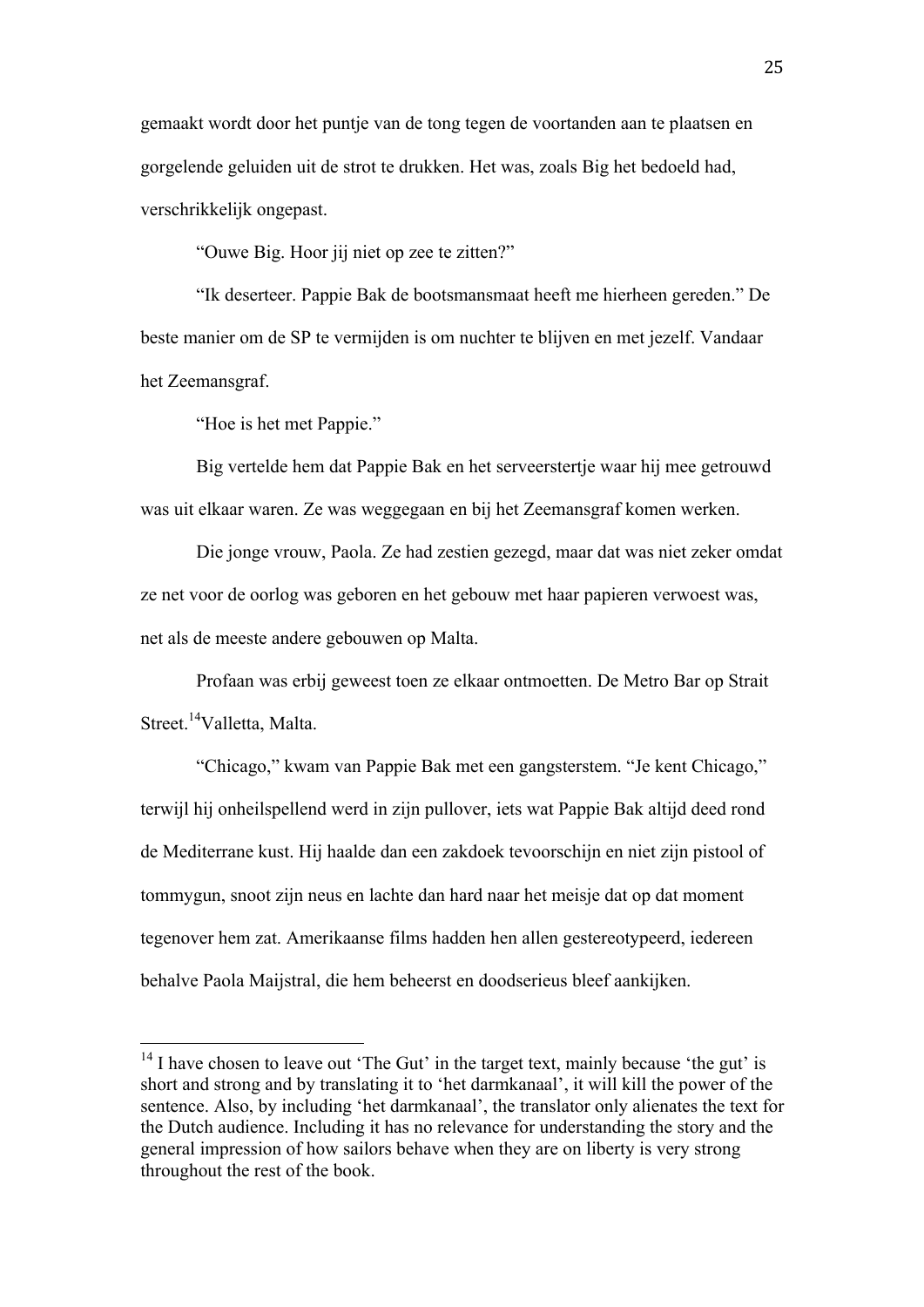Pappie had uiteindelijk 500 voor 700 geleend uit het potje van Mac de kok om Paolo de Verenigde Staten in te brengen.

Misschien was dit voor haar alleen een manier om naar Amerika te komen- de waanzin van elk serveerstertje uit het Middellandse Zeegebied- waar er genoeg eten was, warme kleren, altijd warmte, gebouwen die nog intact zijn. Pappie zou liegen over haar leeftijd om haar het land in te krijgen. Ze kon zo oud zijn als ze maar wilde. En je verwachtte ook elke nationaliteit, ze sprak namelijk elke taal wel een beetje.

Pappie Bak had haar bij de bootsmanskluisjes in de Schavot voor het plezier van de onderbootsmannen beschreven. Hij sprak al een tijdje met buitengewone tederheid, alsof hij er langzaam achter kwam, misschien zelfs terwijl zijn lange verhaal vorderde, dat seks misschien een groter mysterie was dan hij in eerste instantie gedacht had en hij de stand uiteindelijk niet zou weten omdat zulke scores niet in cijfers uitgedrukt werden. Wat na vijfenveertig jaar niets was voor de lichtzinnigheden waar Pappie Bak achter zou moeten komen. "Goed spul", zei Big terzijde. Profaan keek richting de achterste tafels in het Zeemansgraf en zag haar nu aankomen door de dichte rook die zich die avond had verzameld. Ze zag er uit als een East Main serveerstertje. Wat was dat toch met de prairiehaas in de sneeuw, de tijger in hoog gras en zonlicht?

Ze lachte naar Profaan: droevig, met enige inspanning.

"Kom je terug om weer dienst te nemen?"

"Ik kom gewoon even  $\text{langs}^{15}$ ," zei Profaan.

<sup>&</sup>lt;sup>15</sup> 'Just passing' might be a normal phrase in English, but in Dutch it is very ungrammatical. A personal pronoun has to precede the sentence in order for it to make any sense. The most important word of this sentence is 'just', which can be translated to 'gewoon' and stresses that Profane is not staying long.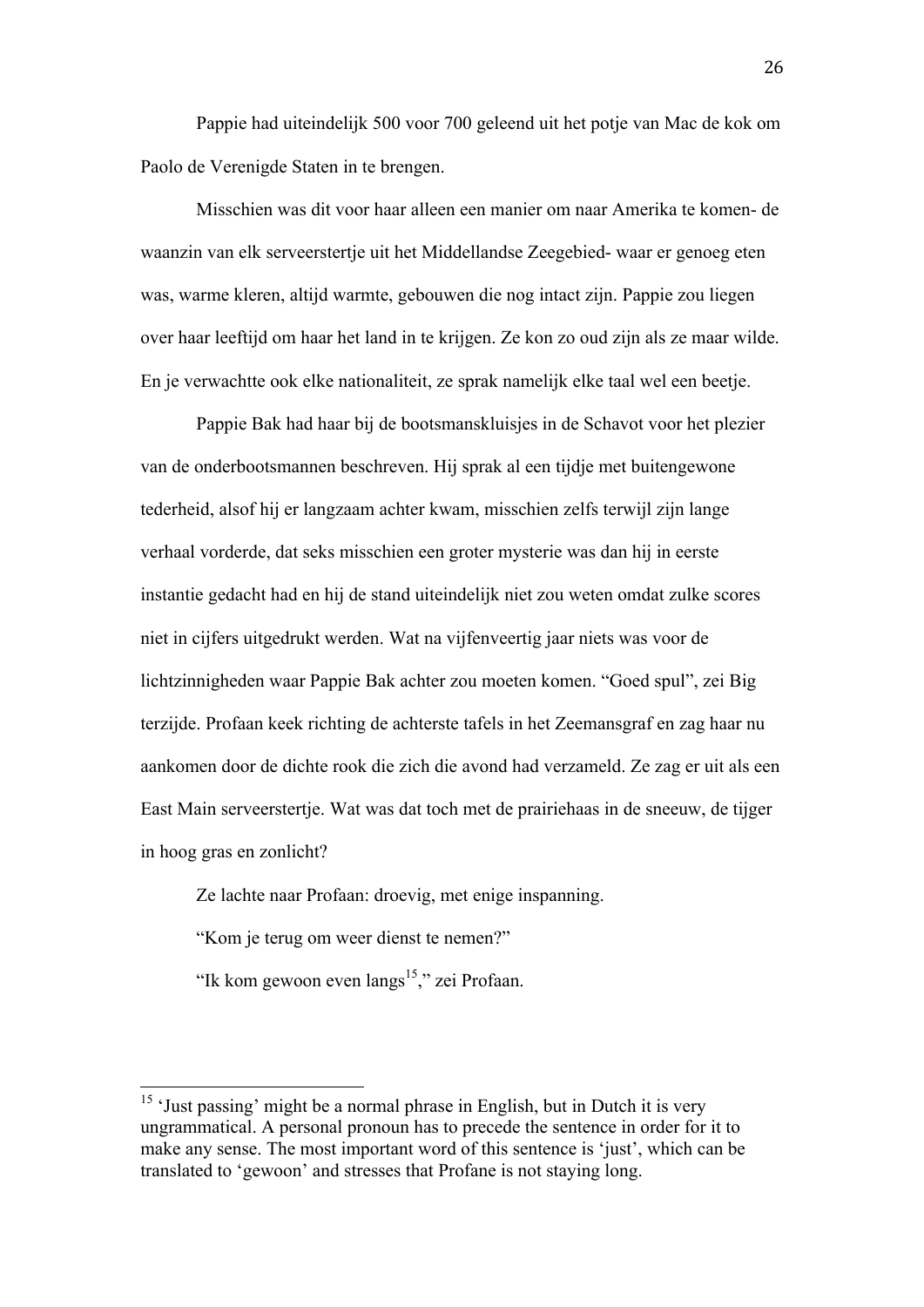"Kom met me mee naar de Westkust," zei Big. "Is geen SP auto die mijn Harley bijhoudt."

"Kijk, kijk," riep kleine List terwijl hij op één been op en neer sprong. "niet nu jongens. Wacht even." Hij wees. Mevrouw Buffo was op de bar verschenen, in haar kimono. Er viel een stilte in de kroeg. De soldaten en matrozen die de ingang versperden sloten een tijdelijke wapenstilstand.

"Jongens," kondigde Mevrouw Buffo aan, "het is Kerstavond." Ze haalde het bootsmansfluitje tevoorschijn en begon te spelen. Met vibrato kwamen de eerste noten naar buiten, vurig en fluitachtig terwijl iedereen in het Zeemansgraf met grote ogen en open mond toekeek. Ze luisterden vol ontzag, terwijl ze zich langzamerhand realiseerden dat ze It Came Upon a Midnight Clear speelde binnen het beperkte bereik van het bootsmansfluitje. Helemaal achterin begon een jonge reservist die ooit nachtclub acts gedaan had rondom Philadelphia zachtjes mee te zingen. List zijn ogen straalden. "Het is de stem van een engel," zei hij.

Ze kwamen nu bij het stuk "Piece on the earth, good will to men, From Heav'n's all-gracious king," toen Big, een militant atheïst, besloot dat hij er niet langer meer tegen kon. "Dat," kondigde hij met een luide stem aan, "klinkt als het startsein." Mevrouw Buffo en de reservist vielen stil. Een seconde ging voorbij voordat iemand het begreep.

"Zoog Uur!" Schreeuwde List.

Daarmee kwam dit magische moment wel ten einde. De sneldenkende bewoners van de Impulsief verenigden zich op de een of andere manier in de knokpartij om de dronken pekbroeken heen, hezen List boven zich uit en haastten zich met het kleine kereltje naar de dichtstbijzijnde tepel in de voorhoede van de aanval.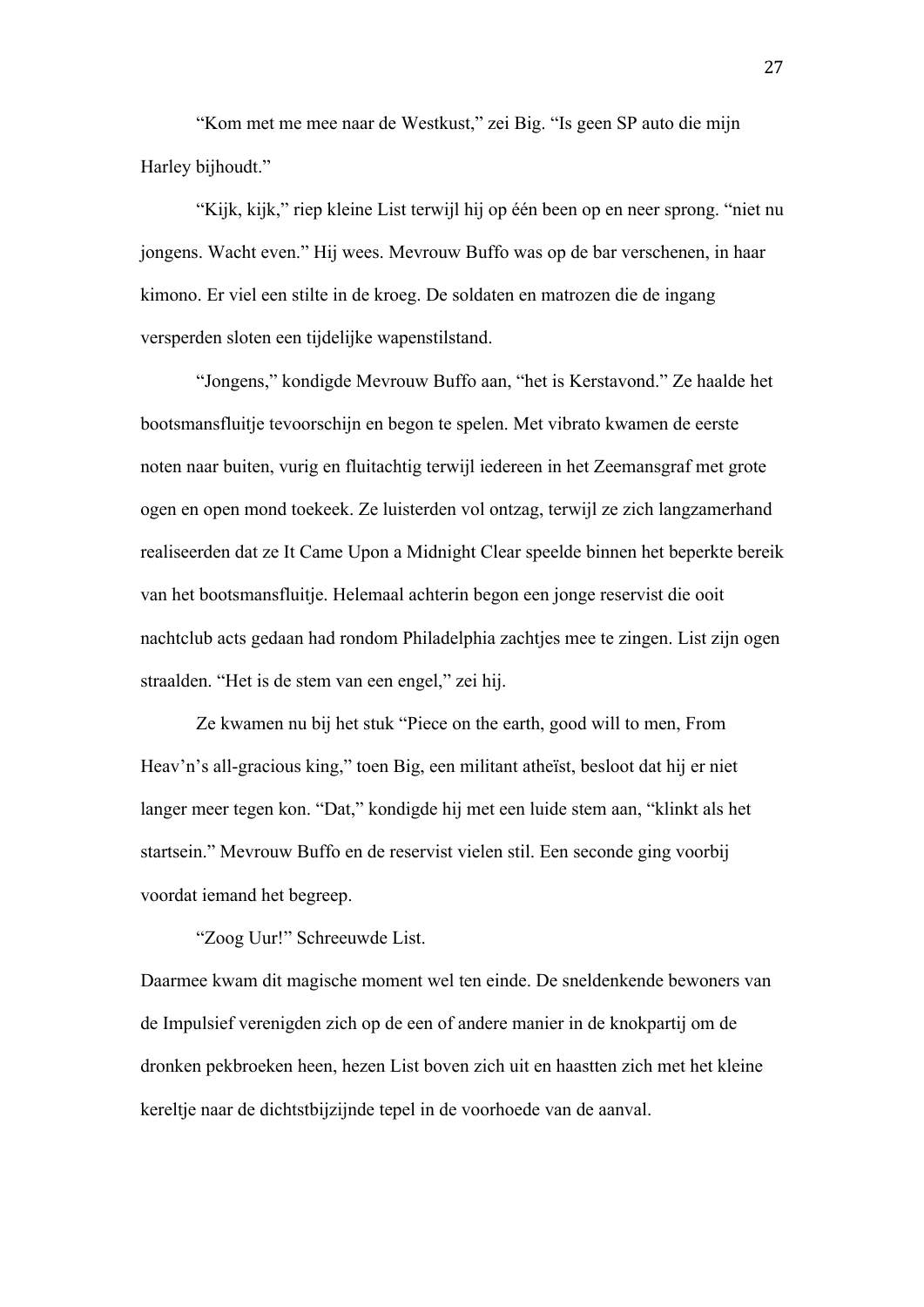Mevrouw Buffo, kalm in haar bescherming als de trompettist van Krakau, kreeg de volle laag van de hevige aanval en tuimelde achterover in een bak met ijs toen de eerste horde over de bar kwam razen. List had zijn handen uitgestrekt en werd over de bar geholpen. Hij greep zich vast aan een van de handvatten en tegelijkertijd lieten zijn scheepsmaatjes hem los; de stuwkracht duwde hem en het handvat in een neerwaartse boog: het bier gutste uit de schuimrubberen borst en vormde een witte waterval die List en Mevrouw Buffo overspoelde, samen met vierentwintig andere matrozen die, terwijl ze de flank dekten, achter de bar vandaan waren gekomen en elkaar nu bewusteloos aan het rammen waren. De groep die List naar de bar gedragen had verspreidde zich en probeerde zich meer tapkranen toe te eigenen. List zijn leidinggevende onderofficier zat op handen en voeten om List hoog te houden, klaar om zijn benen weg te trekken en zijn plaats in te nemen zodra List genoeg had gehad. Het detachement van de Impulsief had in hun aanval een vliegende punt gevormd. In hun spoor en door de branding klauterden zeker nog zestig kwijlende zeemannen die schopten, krabden, ellebogen gaven, luidruchtig brulden; sommigen zwaaiden met bierflesjes om een pad vrij te maken.

Profaan zat aan het einde van de bar en keek naar de met de hand bewerkte zeelaarzen, opgerolde levis mouwen; zo nu en dan een kwijlend gezicht aan het eind van een gevallen lichaam; kapotte bierflesjes, kleine zaagselstormen.

Al snel zag hij het<sup>16</sup>; daar zat Paola, haar armen om zijn been, haar wang tegen het zwarte denim gedrukt.

"Het is vreselijk," zei ze.

 <sup>16</sup> 'Looked over' is something that can be translated with 'kijken'. However, because in the sentence previous to this one, Profane is already looking at something, this would make a confusing construction. Instead of translating it to 'al snel keek hij erneen', it is less confusing to use the verb 'zien', which gives the sentence 'al snel zag hij het'.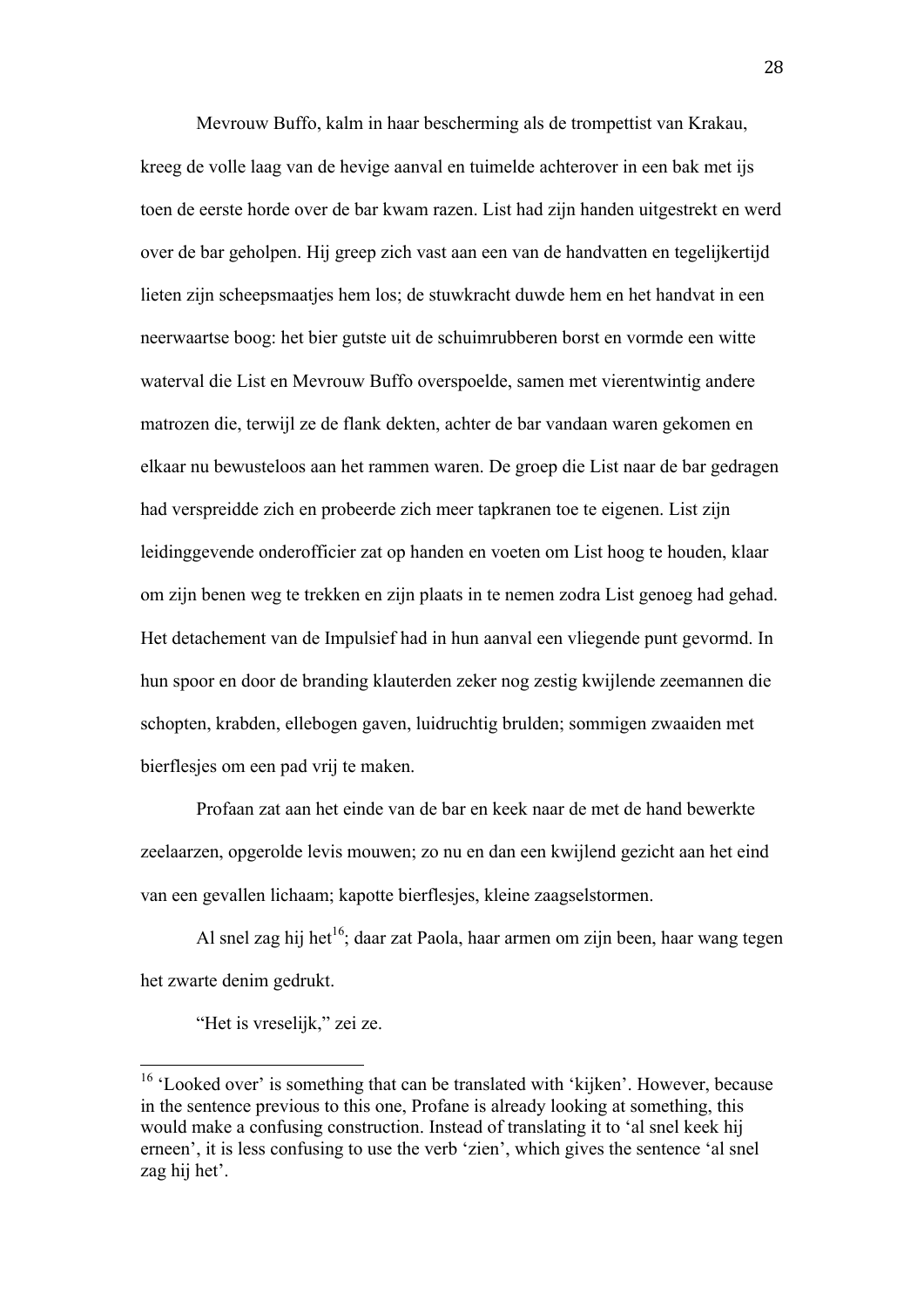"O," zei Profaan. Hij gaf haar wat zachte klopjes op haar hoofd.

"Vrede," zuchtte ze. "Is dat niet wat we allemaal willen, Bennie? Gewoon wat vrede. Niemand die zomaar tevoorschijn springt en je in je kont bijt."

"Stil maar," zei Profaan, "kijk: iemand heeft Dauwe Klier een dreun in zijn maag gegeven met zijn eigen gitaar".

Paola prevelde tegen zijn been. Za zaten stil, zonder naar boven te kijken om de slachting te zien die daar aan de gang was. Mevrouw Buffo was onophoudelijk aan het huilen. Onmenselijk gejank sloeg tegen en kwam van achter het oude kunstmahonie van de bar vandaan.

Big had wat bierglazen<sup>17</sup> aan de kant geschoven en zat op de rand achter de bar. In tijden van crisis bleef hij liever van een afstandje kijken. Hij keek enthousiast toe hoe zijn scheepsmaten worstelden als kleine varkens om de zeven geisers onder hem. Bier had het meeste zaagsel achter de bar weggespoeld: schermutselingen en amateuristisch voetenwerk veranderde het nu in buitenaardse hiëroglyfen.

Buiten luidden sirenes, fluitjes, rennende voeten. "O, o," zei Big. Hij sprong van de rand en liep om de bar heen naar Profaan en Paola. "Hee, maat," zei hij cool en kneep zijn ogen half dicht alsof de wind er in blies. "De Sheriff komt eraan."

"Achterdeur," zei Profaan.

"Neem het wijf mee," zei Big.

Ze renden met zijn drieën zigzaggend door een ruimte vol wemelende lichamen. Onderweg pikten ze Dauwe Klier op. Tegen de tijd dat de Shore Patrol, wild zwaaiend met hun gummiknuppels, het Zeemansgraf ingestormd waren, renden

<sup>&</sup>lt;sup>17</sup> 'Dozijn' is a term that is very outdated in Dutch. By translating it to 'wat', it adds to the nonchalance with which Big retracts himself from the fight and observes everything from the end of the bar, where he now sits.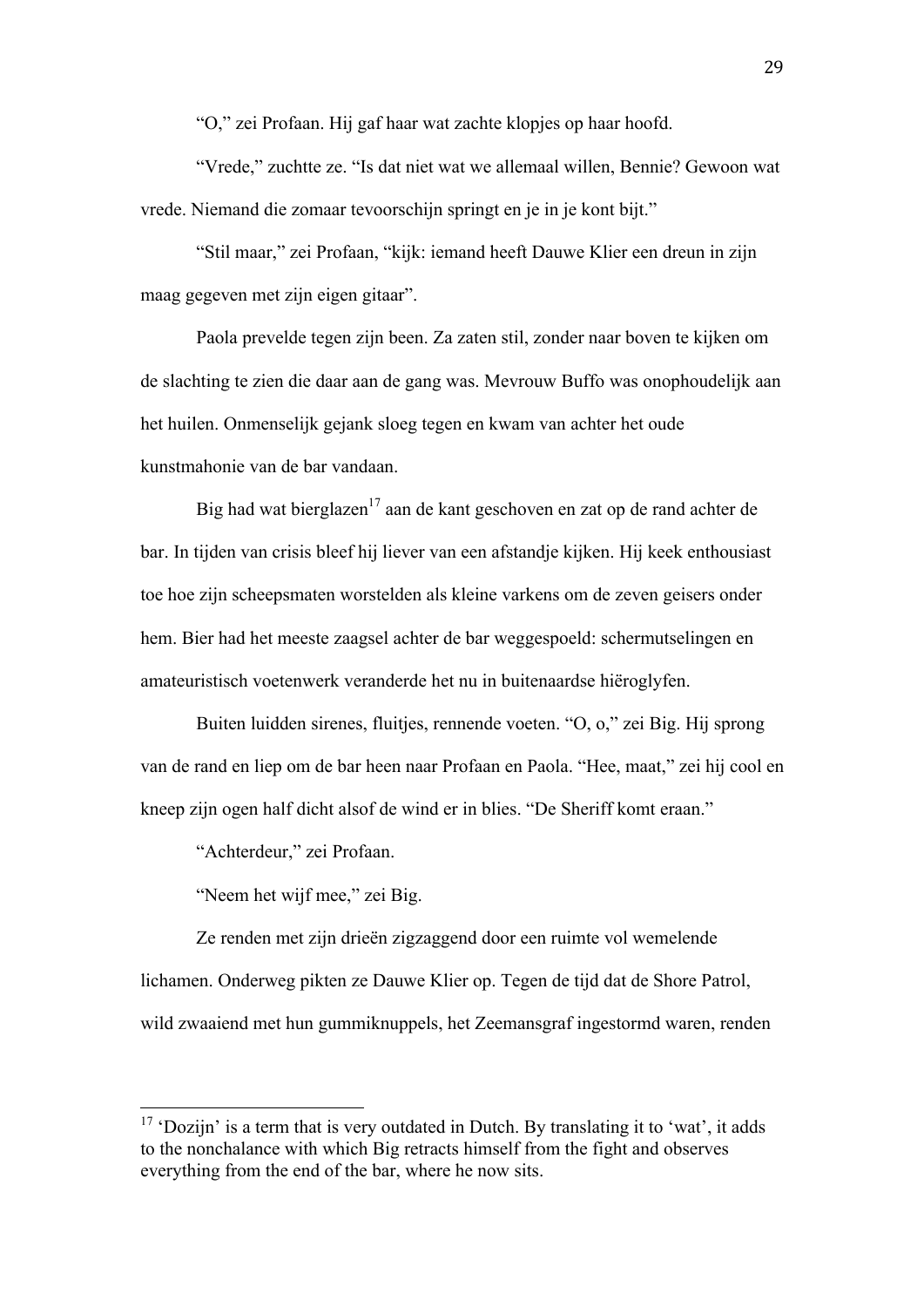ze al door een steeg die parallel lag aan East Main. "Waarheen," zei Profaan. "Waar we naartoe gaan," zei Big. "Hup, lopen."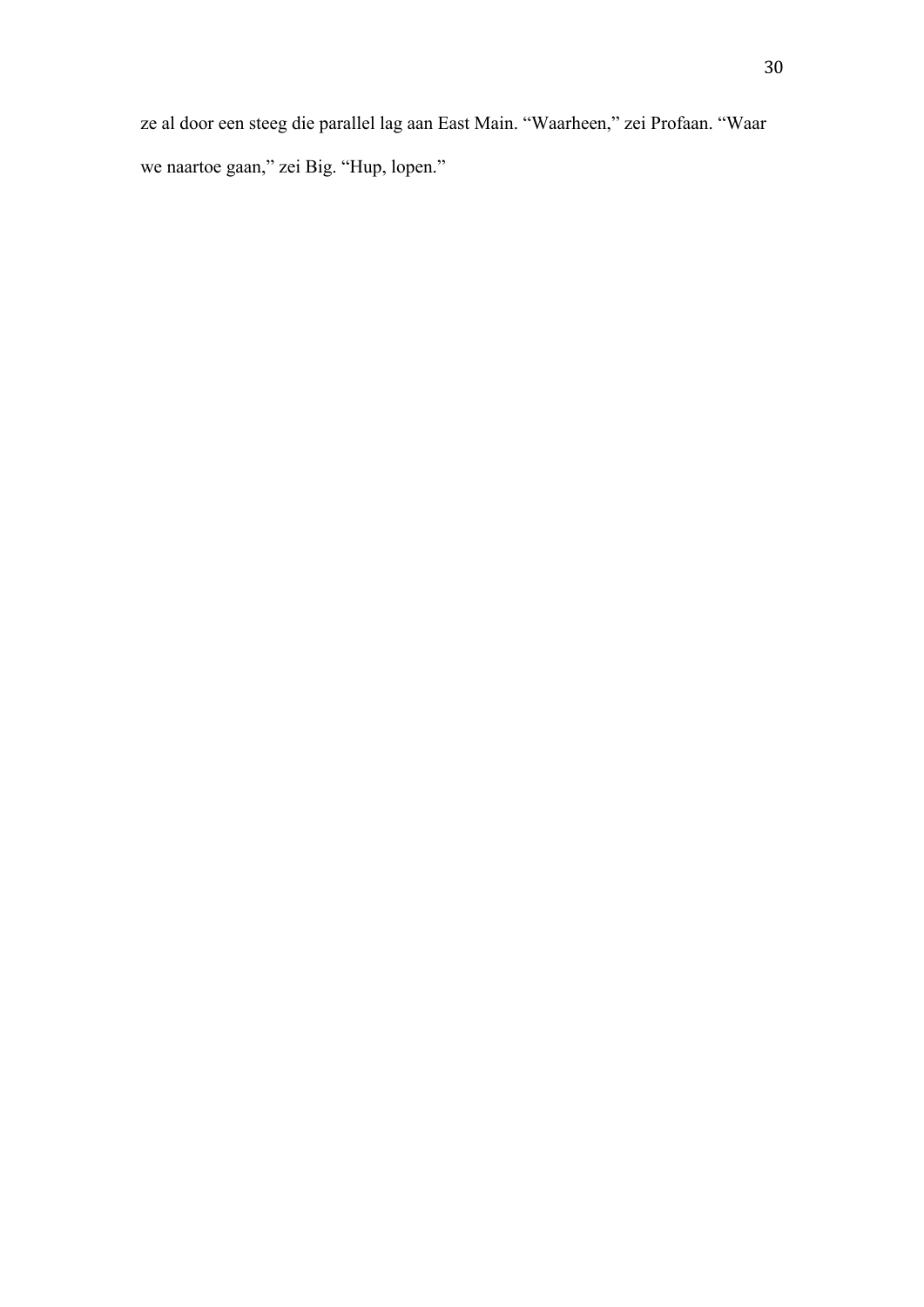## **Appendix B: Source text**

Chapter one, in which Benny Profane, a schlemihl and human yo-yo, gets to an apocheir

Christmas Eve, 1955, Benny Profane, wearing black levis, suede jacket, sneakers and big cowboy hat, happened to pass through Norfolk, Virginia. Given to sentimental impulses, he thought he'd look in on the Sailor's Grave, his old tin can's tavern on East Main Street. He got there by way of the Arcade, at the East Main end of which sat an old street singer with a guitar and an empty Sterno can for donations. Out in the street a chief yeoman was trying to urinate in the gas tank of a '54 Packard Patrician and five or six seamen apprentice were standing around giving encouragement. The old man was singing, in a fine, firm baritone:

Every night is Christmas Eve on old East Main, Sailors and their sweethearts all agree. Neon signs of red and green Shine upon the friendly scene, Welcoming you in from off the sea. Santa's bag is filled with all your dreams come true: Nickel beers that sparkle like champagne, Barmaids who all love to screw, All of them reminding you It's Christmas Eve on old East Main.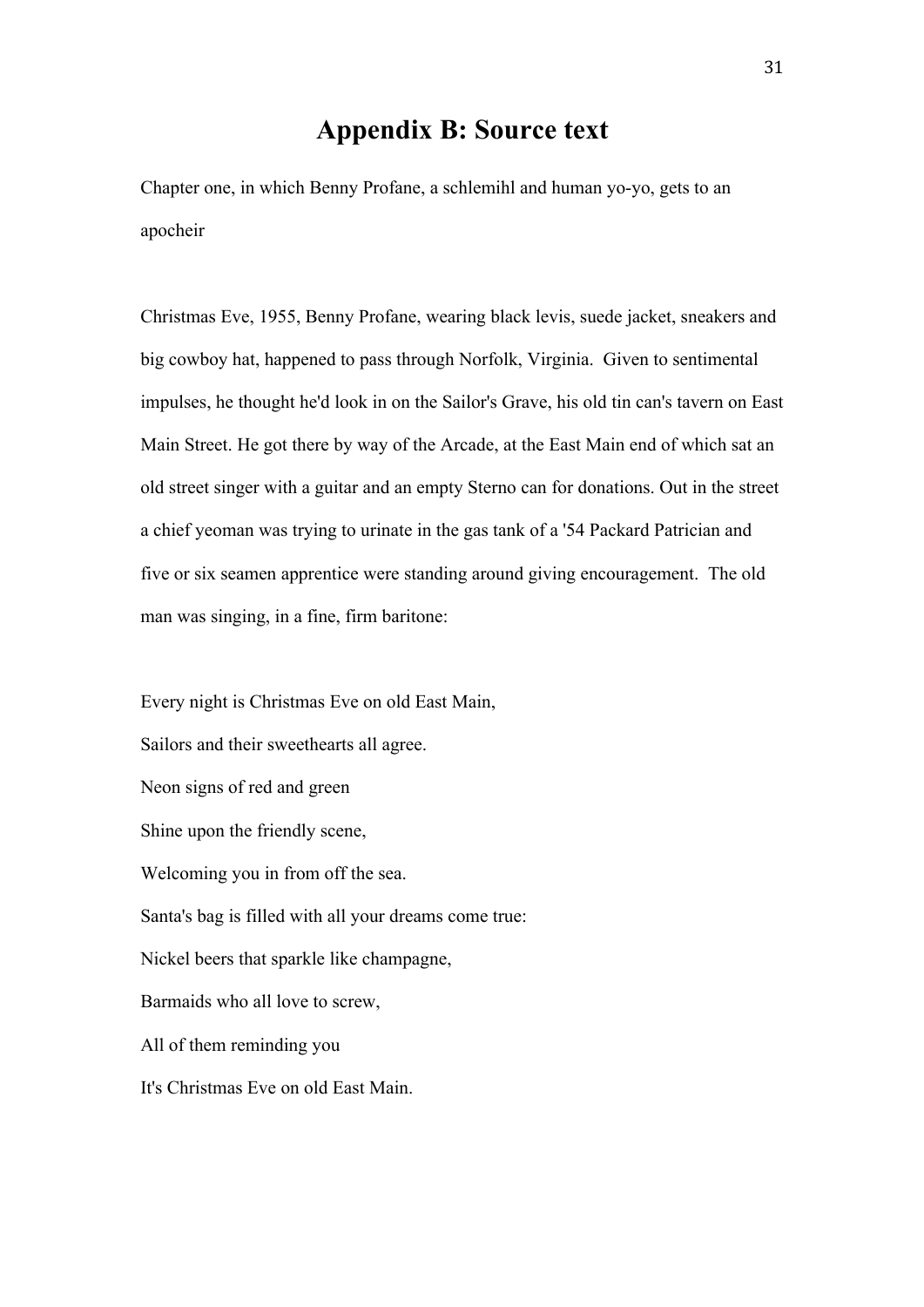"Yay chief," yelled a seaman deuce. Profane rounded the corner. With its usual lack of warning, East Main was on him.

Since his discharge from the Navy Profane had been road-laboring and when there wasn't work just traveling, up and down the east coast like a yo-yo; and this had been going on for maybe a year and a half. After that long of more named pavements than he'd care to count, Profane had grown a little leery of streets, especially streets like this. They had in fact all fused into a single abstracted Street, which come the full moon he would have nightmares about: East Main, a ghetto for Drunken Sailors nobody knew what to Do With, sprang on your nerves with all the abruptness of a normal night's dream turning to nightmare. Dog into wolf, light into twilight, emptiness into waiting presence, here were your underage Marine barfing in the street, barmaid with a ship's propeller tattooed on each buttock, one potential berserk studying the best technique for jumping through a plate glass window (when to scream Geronimo? before or after the glass breaks?), a drunken deck ape crying back in the alley because last time the SP's caught him like this they put him in a strait jacket. Underfoot, now and again, came vibration in the sidewalk from an SP streetlights away, beating out a Hey Rube with his night stick; overhead, turning everybody's face green and ugly, shone mercury-vapor lamps, receding in an asymmetric V to the east where it's dark and there are no more bars.

Arriving at the Sailor's Grave, Profane found a small fight in progress between sailors and jarheads. He stood in the doorway a moment watching; then realizing he had one foot in the Grave anyway, dived out of the way of the fight and lay more or less doggo near the brass rail.

"Why can't man live in peace with his fellow man," wondered a voice behind Profane's left ear. It was Beatrice the barmaid, sweetheart of DesDiv 22, not to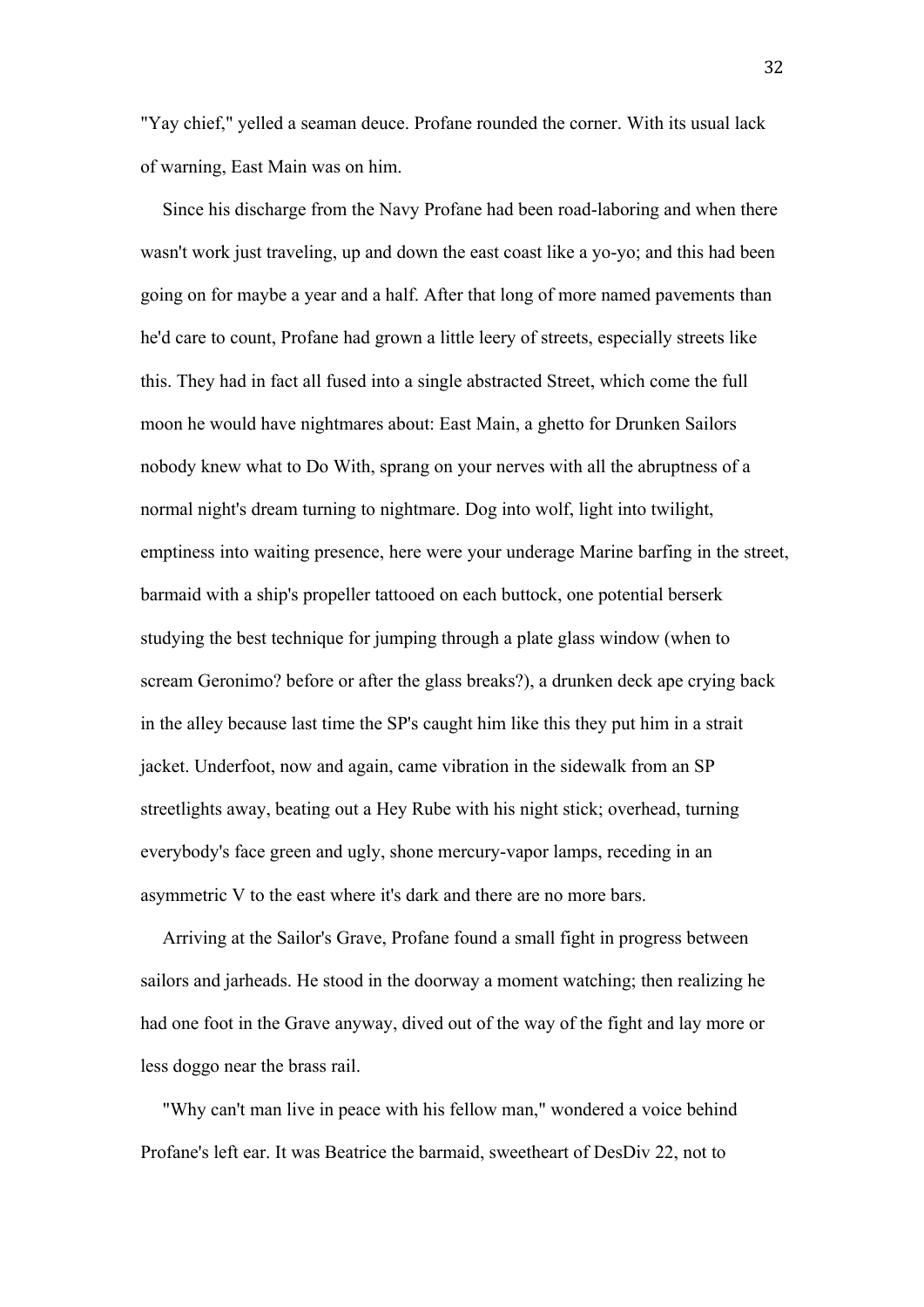mention Profane's old ship, the destroyer U.S.S. Scaffold. "Benny," she cried. They became tender, meeting again after so long. Profane began to draw in the sawdust hearts, arrows through them, sea gulls carrying a banner in their beaks which read Dear Beatrice.

The Scaffold-boat's crew were absent, this tin can having got under way for the Mediterranean two evenings ago amid a storm of bitching from the crew which was heard out in the cloudy Roads (so the yarn went) like voices off a ghost ship; heard as far away as Little Creek. Accordingly, there were a few more barmaids than usual tonight, working tables all up and down East Main. For it's said (and not without reason) that no sooner does a ship like the Scaffold single up all lines than certain Navy wives are out of their civvies and into barmaid uniform, flexing their beercarrying arms and practicing a hooker's sweet smile; even as the N.O.B. band is playing Auld Lang Syne and the destroyers are blowing stacks in black flakes all over the cuckolds-to-be standing manly at attention, taking leave with rue and a tiny grin.

Beatrice brought beer. There was a piercing yelp from one of the back tables, she flinched, beer slopped over the edge of the glass.

"God," she said, "it's Ploy again." Ploy was now an engineman on the mine sweeper Impulsive and a scandal the length of East Main. He stood five feet nothing in sea boots and was always picking fights with the biggest people on the ship, knowing they would never take him seriously. Ten months ago (just before he'd transferred off the Scaffold) the Navy had decided to remove all of Ploy's teeth. Incensed, Ploy managed to punch his way through a chief corpsman and two dental officers before it was decided he was in earnest about keeping his teeth. "But think," the officers shouted, trying not to laugh, fending off his tiny fists: "root canal work, gum abscesses. . ." "No," screamed Ploy. They finally had to hit him in the bicep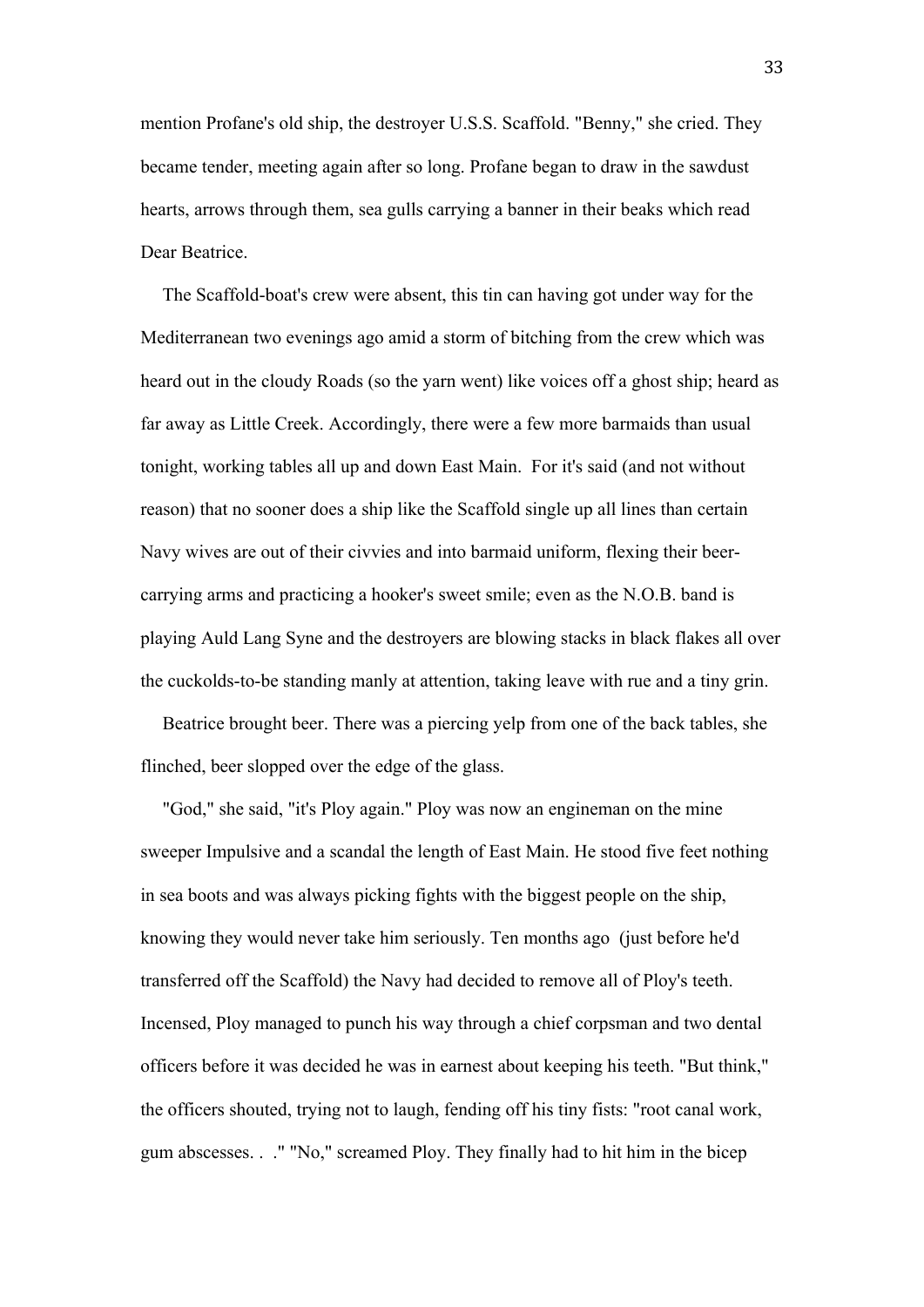with a Pentothal injection. On waking up, Ploy saw apocalypse, screamed lengthy obscenities. For two months he roamed ghastly around the Scaffold, leaping without warning to swing from the overhead like an orangutan, trying to kick officers in the teeth.

He would stand on the fantail and harangue whoever would listen, flannelmouthed through aching gums. When his mouth had healed he was presented with a gleaming, regulation set of upper and lower plates. "Oh God," he bawled, and tried to jump over the side. But was restrained by a gargantuan Negro named Dahoud. "Hey there, little fellow," said Dahoud, picking Ploy up by the head and scrutinizing this convulsion of dungarees and despair whose feet thrashed a yard above the deck. "What do you want to go and do that for?"

"Man, I want to die, is all," cried Ploy.

"Don't you know," said Dahoud, "that life is the most precious possession you have?"

"Ho, ho," said Ploy through his tears. "Why?"

"Because," said Dahoud, "without it, you'd be dead."

"Oh," said Ploy. He thought about this for a week. He calmed down, started to go on liberty again. His transfer to the Impulsive became reality. Soon, after Lights Out, the other snipes began to hear strange grating sounds from the direction of Ploy's rack. This went on for a couple-three weeks until one morning around two somebody turned on the lights in the compartment and there was Ploy, sitting crosslegged on his rack, sharpening his teeth with a small bastard file. Next payday night, Ploy sat at a table in the Sailor's Grave with a bunch of other snipes, quieter than usual. Around eleven, Beatrice swayed by, carrying a tray full of beers. Gleeful, Ploy stuck his head out, opened his jaws wide, and sank his newly-filed dentures into the barmaid's right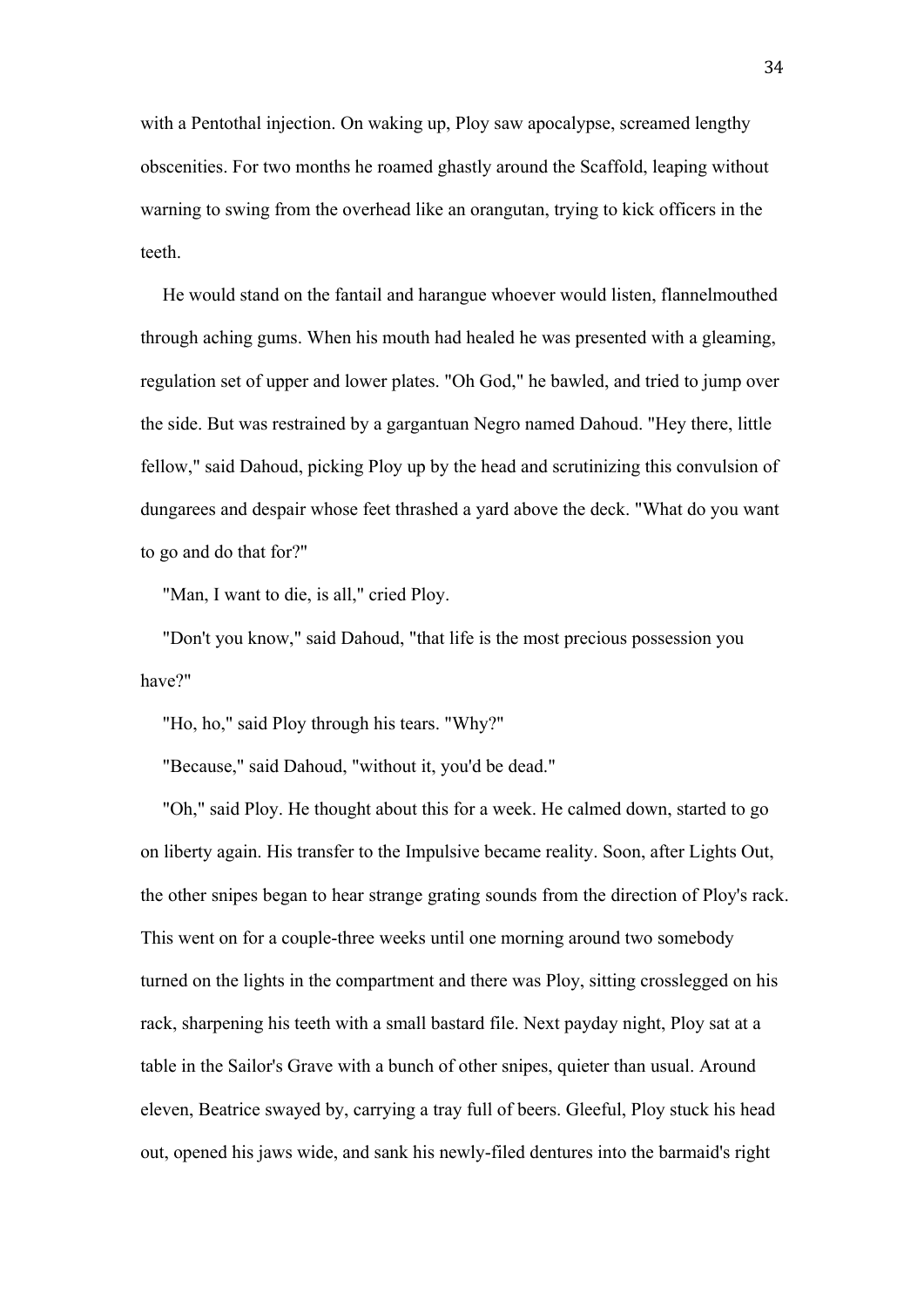buttock. Beatrice screamed, glasses flew parabolic and glittering, spraying the Sailor's Grave with watery beer.

It became Ploy's favorite amusement. The word spread through the division, the squadron, perhaps all DesLant. People not of the Impulsive or Scaffold came to watch. This started many fights like the one now in progress.

"Who did he get," Profane said. "I wasn't looking."

"Beatrice," said Beatrice. Beatrice being another barmaid. Mrs. Buffo, owner of the Sailor's Grave, whose first name was also Beatrice, had a theory that just as small children call all females mother, so sailors, in their way equally as helpless, should call all barmaids Beatrice. Further to implement this maternal policy, she had had custom beer taps installed, made of foam rubber, in the shape of large breasts. From eight to nine on payday nights there occurred something Mrs. Buffo called Suck Hour. She began it officially by emerging from the back room clad in a dragon-embroidered kimono given her by an admirer in the Seventh Fleet, raising a gold boatswain's pipe to her lips and blowing Chow Down. At this signal, everyone would dive for and if they were lucky enough to reach one be given suck by a beer tap. There were seven of these taps, and an average of 250 sailors usually present for the merrymaking.

Ploy's head now appeared around a corner of the bar. He snapped his teeth at Profane. "This here," Ploy said, "is my friend Dewey Gland, who just came aboard." He indicated a long, sad-looking rebel with a huge beak who had followed Ploy over, dragging a guitar in the sawdust.

"Howdy," said Dewey Gland. "I would like to sing you a little song."

"To celebrate your becoming a PFC," said Ploy. "Dewey sings it to everybody." "That was last year," said Profane.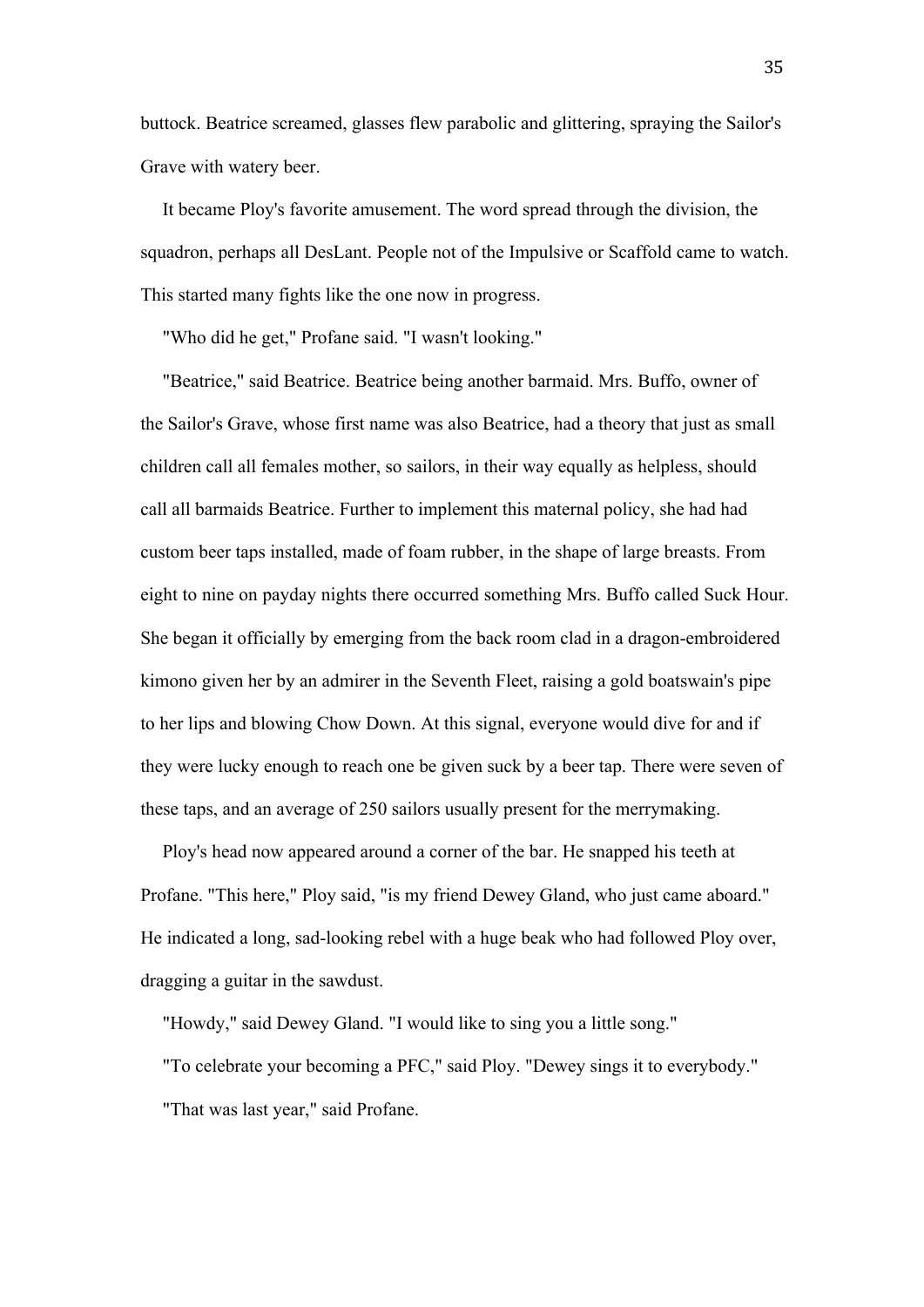But Dewey Gland propped one foot on the brass rail and the guitar on his knee and began to strum. After eight bars of this he sang, in waltz time:

Pore Forlorn Civilian,

We're goin to miss you so.

In the goat hole and the wardroom they're cryin,

Even the mizzable X.O.

You're makin a mistake,

Though yore ass they should break,

Yore report chits number a million.

Ship me over for twenty years,

I'll never be a Pore Forlorn Civilian

"It's pretty," said Profane into his beer glass.

"There's more," said Dewey Gland.

"Oh," said Profane.

A miasma of evil suddenly enveloped Profane from behind; an arm fell like a sack of spuds across his shoulder and into his peripheral vision crept a beer glass surrounded by a large muff, fashioned ineptly from diseased baboon fur.

"Benny. How is the pimping business, hyeugh, hyeugh."

The laugh could only have come from Profane's onetime shipmate, Pig Bodine. Profane looked round. It had. Hyeugh, hyeugh approximates a laugh formed by putting the tonguetip under the top central incisors and squeezing guttural sounds out of the throat. It was, as Pig intended, horribly obscene.

"Old Pig. Aren't you missing movement?"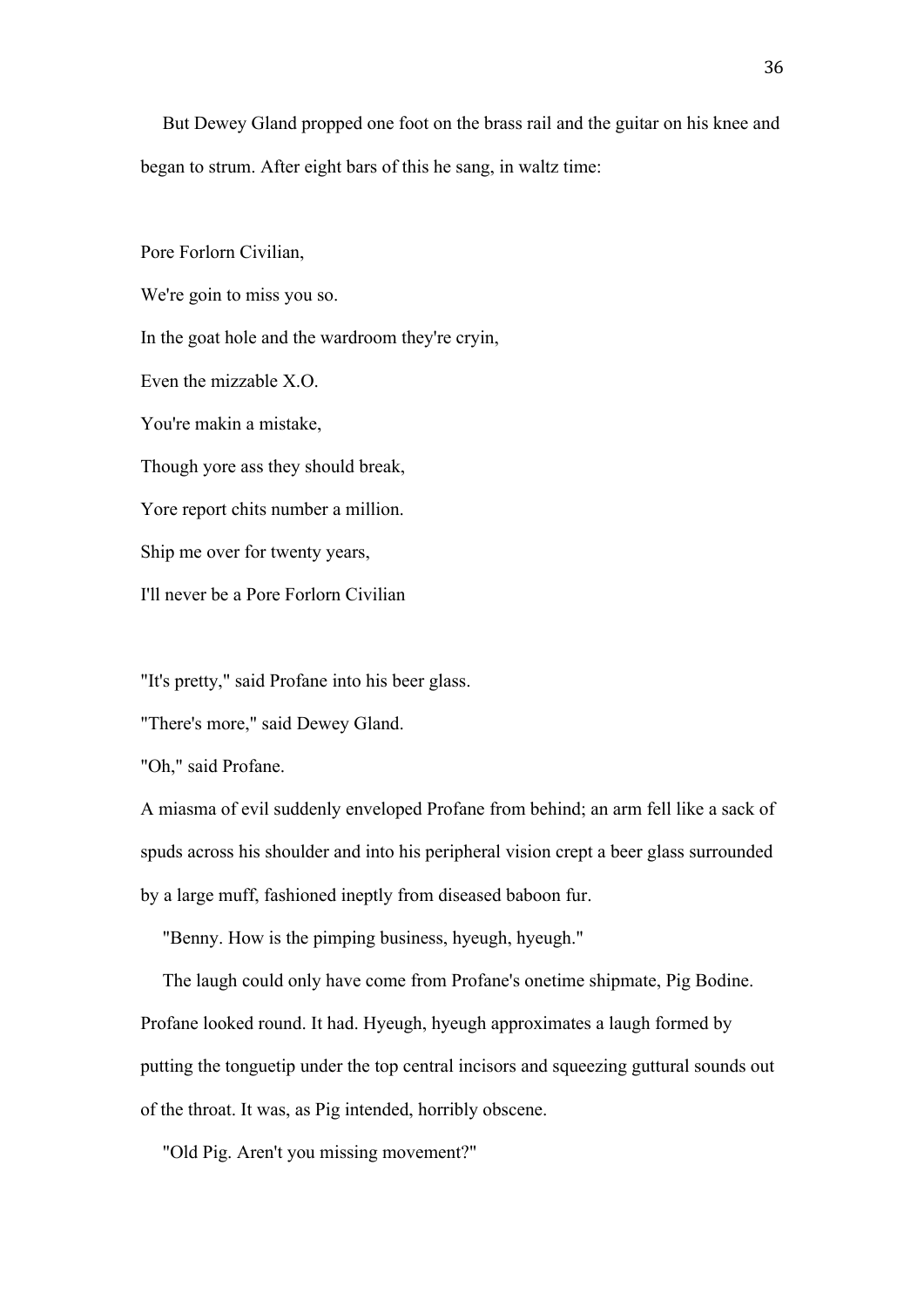"I am AWOL. Pappy Hod the boatswain mate drove me over the hill." The best way to avoid SP's is to stay sober and with your own. Hence the Sailor's Grave.

"How is Pappy."

Pig told him how Pappy Hod and the barmaid he'd married had split up. She'd left and come to work at the Sailor's Grave.

That young wife, Paola. She'd said sixteen, but no way of telling because she'd been born just before the war and the building with her records destroyed, like most other buildings on the island of Malta.

Profane had been there when they met: the Metro Bar, on Strait Street. The Gut. Valletta, Malta.

"Chicago," from Pappy Hod in his gangster voice. "You heard of Chicago," meanwhile reaching sinister inside his jumper, a standard act for Pappy Hod all around the Med's littoral. He would pull out a handkerchief and not a heater or gat after all, blow his nose and laugh at whatever girl it happened to be sitting across the table. American movies had given them stereotypes all, all but Paola Maijstral, who continued to regard him then with nostrils unflared, eyebrows at dead center. Pappy ended up borrowing 500 for 700 from Mac the cook's slush fund to bring Paola to the States.

Maybe it had only been a way for her to get to America - every Mediterranean barmaid's daftness - where there was enough food, warm clothes, heat all the time, buildings all in one piece. Pappy was to lie about her age to get her into the country. She could be any age she wanted. And you suspected any nationality, for Paola knew scraps it seemed of all tongues.

Pappy Hod had described her for the deck apes' amusement down in the boatswain's locker of the U.S.S. Scaffold. Speaking the while however with a peculiar

37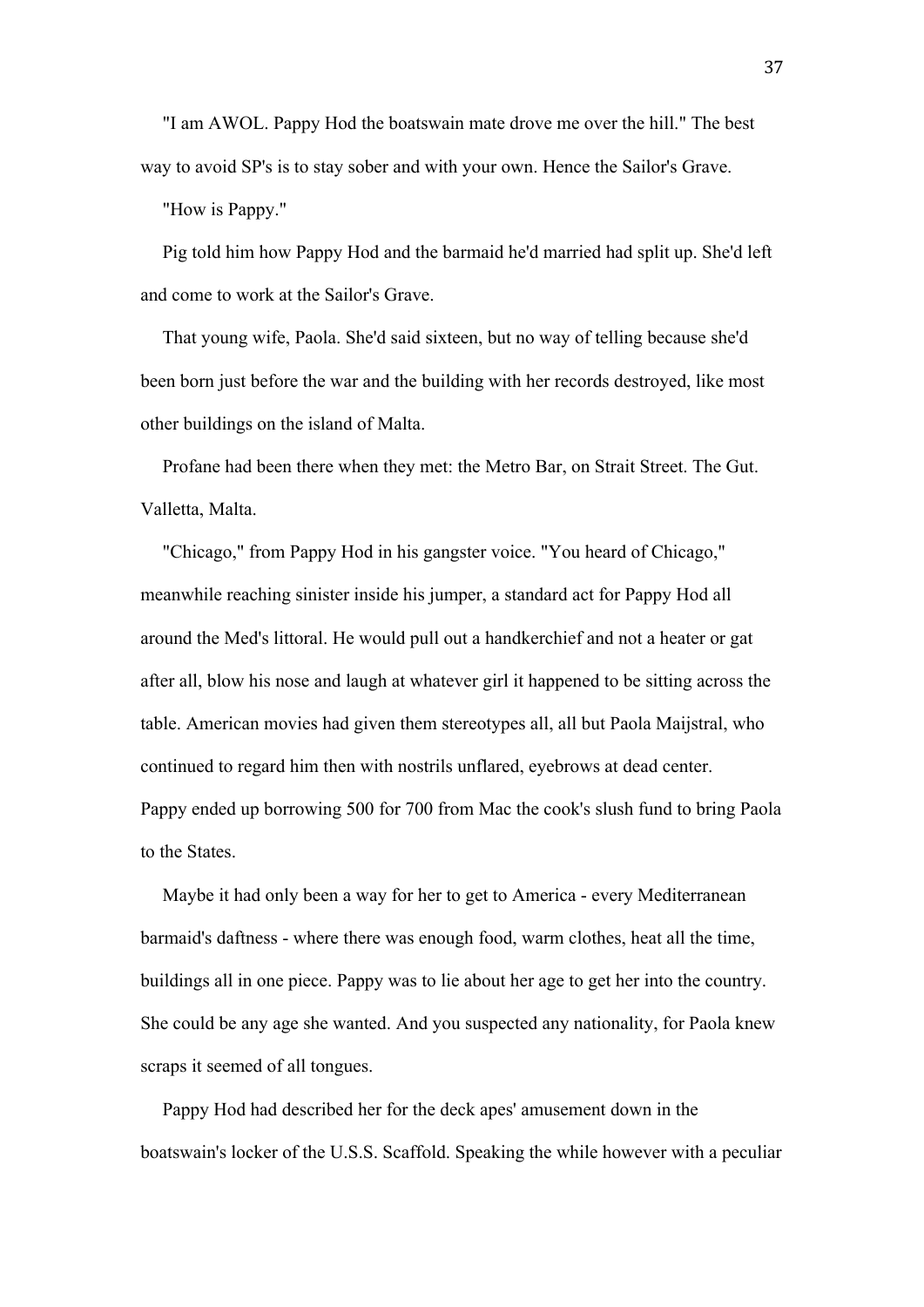tenderness, as of slowly coming aware, maybe even as the yarn unlaid, that sex might be more of a mystery than he'd foreseen and he would not after all know the score because that kind of score wasn't written down in numbers. Which after forty-five years was nothing for any riggish Pappy Hod to be finding out.

"Good stuff," said Pig aside. Profane looked toward the back of the Sailor's Grave and saw her approaching now through the night's accumulated smoke. She looked like an East Main barmaid. What was it about the prairie hare in the snow, the tiger in tall grass and sunlight?

She smiled at Profane: sad, with an effort.

"You come back to re-enlist?"

"Just passing," Profane said.

"You come with me to the west coast," Pig said. "Ain't an SP car made that can take my Harley."

"Look, look," cried little Ploy, hopping up and down on one foot. "Not now, you guys. Stand by." He pointed. Mrs. Buffo had materialized on the bar, in her kimono. A hush fell over the place. There was a momentary truce between the jarheads and sailors blocking the doorway.

"Boys," Mrs. Buffo announced, "it's Christmas Eve." She produced the boatswain's pipe and began to play. The first notes quavered out fervent and flutelike over widened eyes and gaping mouths. Everyone in the Sailor's Grave listened awestruck, realizing gradually that she was playing It Came Upon a Midnight Clear, within the limited range of the boatswain's pipe. From way in the back, a young reserve who had once done night club acts around Philly began to sing softly along. Ploy's eyes shone. "It is the voice of an angel," he said.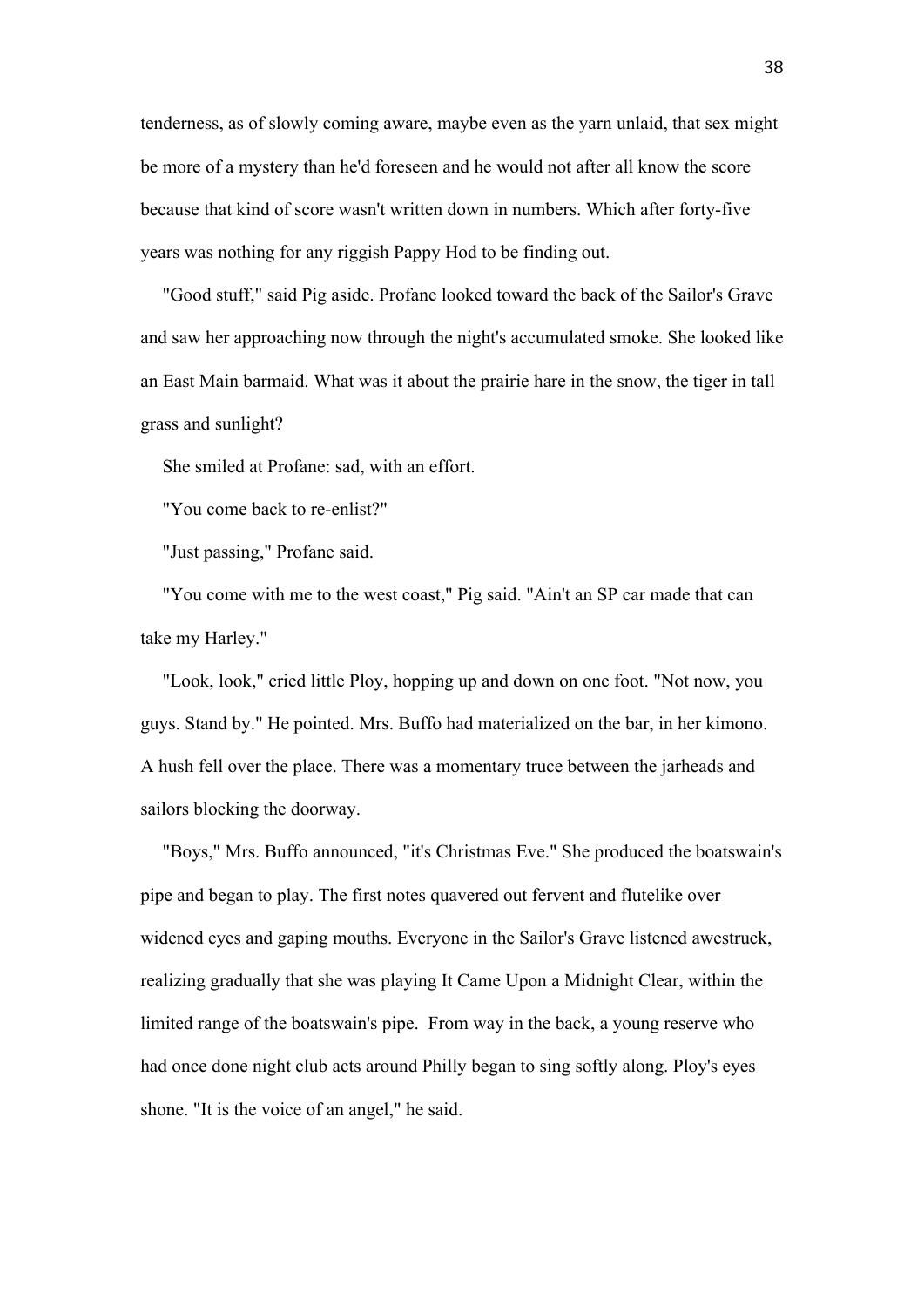They had reached the part that goes "Peace on the earth, good will to men, From Heav'n's all-gracious king," when Pig, a militant atheist, decided he could stand it no longer. "That," he announced in, a loud voice, "sounds like Chow Down." Mrs. Buffo and the reserve fell silent. A second passed before anybody got the message.

"Suck Hour!" screamed Ploy.

Which kind of broke the spell. The quick-thinking inmates of the Impulsive somehow coalesced in the sudden milling around of jolly jack tars, hoisted Ploy bodily and rushed with the little fellow toward the nearest nipple, in the van of the attack.

Mrs. Buffo, poised on her rampart like the trumpeter of Cracow, took the full impact of the onslaught, toppling over backwards into an ice-tub as the first wave came hurtling over the bar. Ploy, hands outstretched, was propelled over the top. He caught on to one of the tap handles and simultaneously his shipmates let go; his momentum carried him and the handle in a downward arc: beer began to gush from the foam rubber breast in a white cascade, washing over Ploy, Mrs. Buffo and two dozen sailors who had come around behind the bar in a flanking action and who were now battering one another into insensibility. The group who had carried Ploy over spread out and tried to corner more beer taps. Ploy's leading petty officer was on hands and knees holding Ploy's feet, ready to pull them out from under him, and take his striker's place when Ploy had had enough. The Impulsive detachment in their charge had formed a flying wedge. In their wake and through the breach clambered at least sixty more slavering bluejackets, kicking, clawing, side-arming, bellowing uproariously; some swinging beer bottles to clear a path.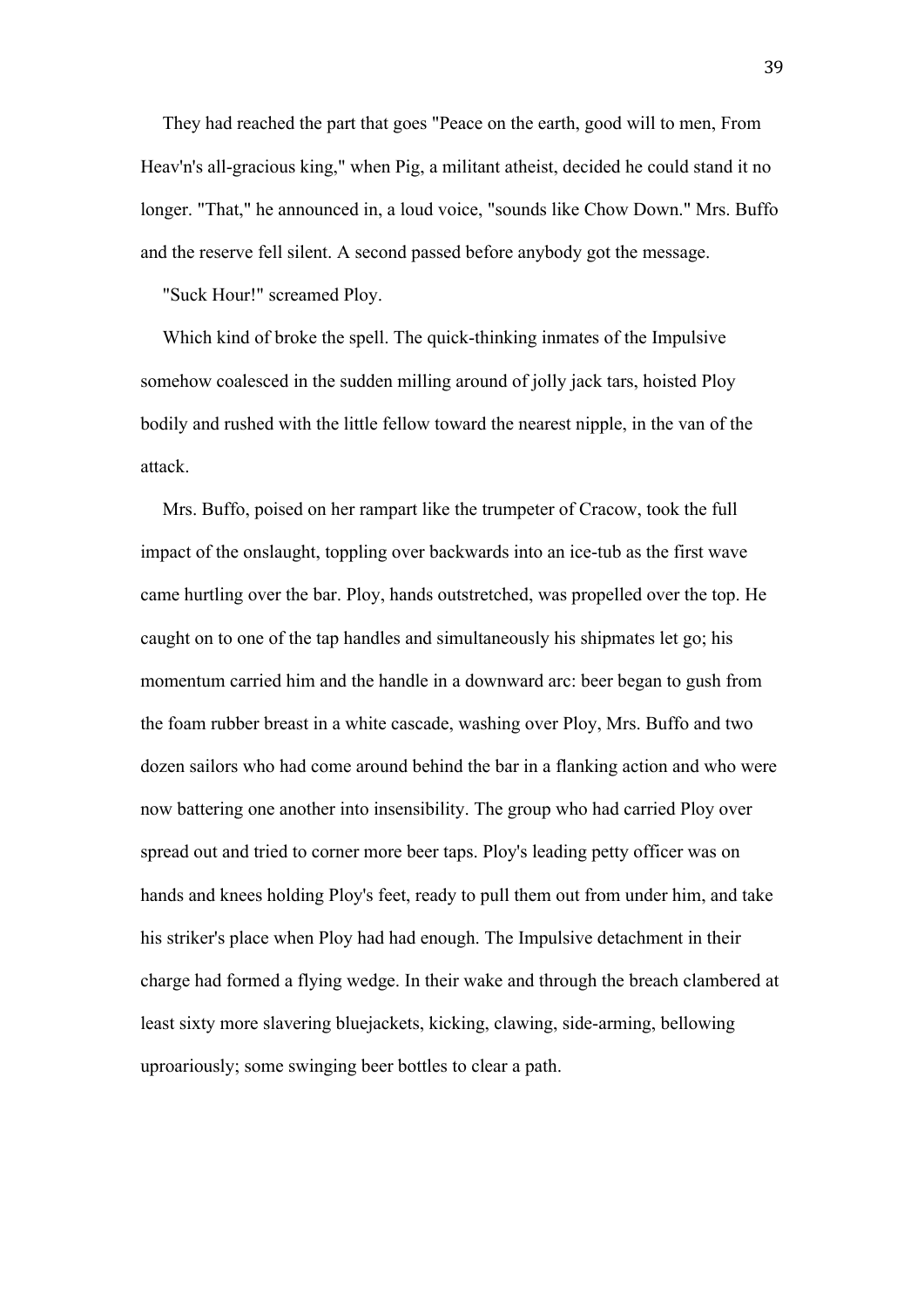Profane sat at the end of the bar, watching hand-tooled sea boots, bell-bottoms, rolled up levi cuffs; every now and again a drooling face at the end of a fallen body; broken beer bottles, tiny sawdust storms.

Soon he looked over; Paola was there, arms around his leg, cheek pressed against the black denim.

"It's awful," she said.

"Oh," said Profane. He patted her head.

"Peace," she sighed. "Isn't that what we all want, Benny? Just a little peace. Nobody jumping out and biting you on the ass."

"Hush," said Profane, "look: someone has just walloped Dewey Gland in the stomach with his own guitar."

Paola murmured against his leg. They sat quiet, without raising their eyes to watch the carnage going on above them. Mrs. Buffo had undertaken a crying jag. Inhuman blubberings beat against and rose from behind the old imitation mahogany of the bar.

Pig had moved aside two dozen beer glasses and seated himself on a ledge behind the bar. In times of crisis he preferred to sit in as voyeur. He gazed eagerly as his shipmates grappled shoatlike after the seven geysers below him. Beer had soaked down most of the sawdust behind the bar: skirmishes and amateur footwork were now scribbling it into alien hieroglyphics.

Outside came sirens, whistles, running feet. "Oh, oh," said Pig. He hopped down from the shelf, made his way around the end of the bar to Profane and Paola. "Hey, ace," he said, cool and slitting his eyes as if the wind blew into them. "The sheriff is coming."

"Back way," said Profane.

"Bring the broad," said Pig.